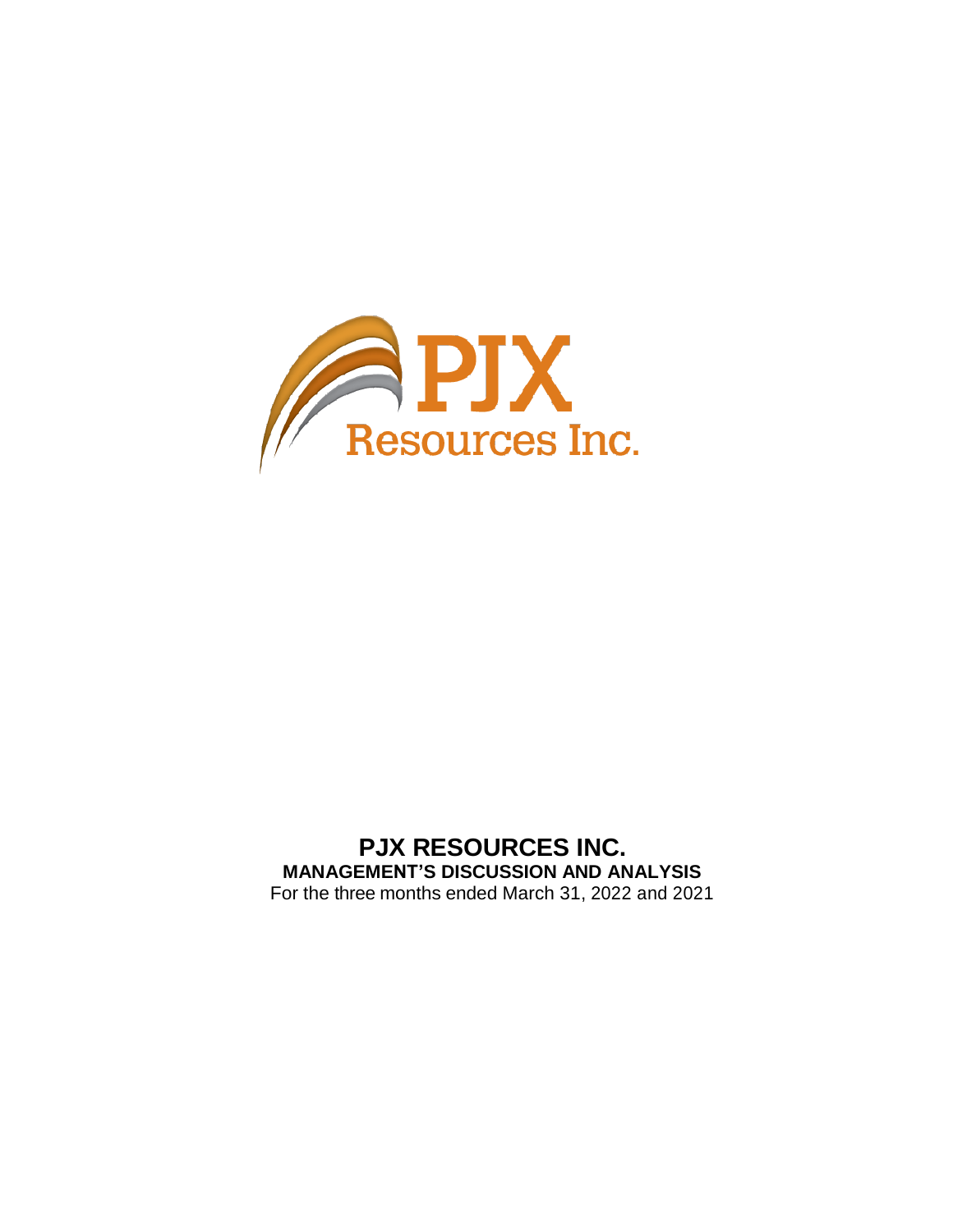# **PJX RESOURCES INC.** *MANAGEMENT'S DISCUSSION AND ANALYSIS*

The following discussion and analysis ("MD&A") of the operating results and financial condition of PJX Resources Inc. ("PJX" or the "Company") for the three months ended March 31, 2022 ("Q1 F2022") and March 31, 2021 ("Q1 F2021") should be read in conjunction with the unaudited condensed interim financial statements of the Company and notes thereto at March 31, 2022.

The unaudited condensed interim financial statements were prepared in accordance with International Financial Reporting Standards ("IFRS"). All monetary amounts are expressed in Canadian dollars.

Additional information has been filed electronically through the System for Electronic Document Analysis and Retrieval ("SEDAR") and is available online at [www.sedar.com.](http://www.sedar.com/)

The date of this report is May 17, 2022.

### *APPROVAL*

The Board of Directors of the Company has approved the disclosure contained in this MD&A.

### *FORWARD-LOOKING INFORMATION*

The Company's MD&A contains statements that constitute "forward-looking statements" within the meaning of National Instrument 51-102, *Continuous Disclosure Obligations* of the Canadian Securities Administrators. Forward-looking information includes, but is not limited to, information concerning PJX's exploration program and planned gold production as well as PJX's strategies and future prospects. Generally, forward-looking information can be identified by the use of forward-looking terminology such as "plans", "expects", or "does not expect", "is expected", "budget", "scheduled", "estimates", "forecasts", "intends", "anticipates", or "does not anticipate", or "believes" or variations of such words and phrases or statements t hat certain actions, events or results "may", "could", "would", "might", or "will be taken", "occur", or "be achieved". Forward-looking information is based on the opinions and estimates of management at the date the information is made, and is based on a number of assumptions and subject to a variety of risks and uncertainties and other factors that could cause actual events or results to differ materially from those projected in the forward-looking information. Assumptions upon which such forward-looking information is based include, without limitation, availability of skilled labour, equipment, and materials. Many of these assumptions are based on factors and events that are not within the control of PJX and there is no assurance they will prove to be correct. Factors that could cause actual results to vary materially from results anticipated by such forward-looking information include changes in market conditions, variations in ore reserves, resources, grade or recovery rates, risks relating to international operations (including legislative, political, social, or economic developments in the jurisdictions in which PJX operates), economic factors, government regulation and approvals, environmental and reclamation risks, actual results of exploration activities, fluctuating metal prices and currency exchange rates, costs, changes in project parameters, conclusions of economic evaluations, the possibility of project cost overruns or unanticipated costs and expenses, labour disputes and the availability of skilled labour, failure of plant, equipment or processes to operate as anticipated, capital expenditures and requirements for additional capital, risks associated with internal control over financial reporting, and other risks of the mining industry as well as those risk factors discussed in the Long Form Prospectus of PJX available at [www.sedar.com.](http://www.sedar.com/) Although PJX has attempted to identify important factors that could cause actual actions, events or results to differ materially from those described in forward-looking information, there may be other factors that cause actions, events or results not to be anticipated, estimated or intended. There can be no assurance that forward-looking information will prove to be accurate, as actual results and future events could differ materially from those anticipated in such information. PJX undertakes no obligation to update forward-looking information if circumstances or management's estimates or opinions should change except as required by applicable securities laws. The reader is cautioned not to place undue reliance on forward-looking information.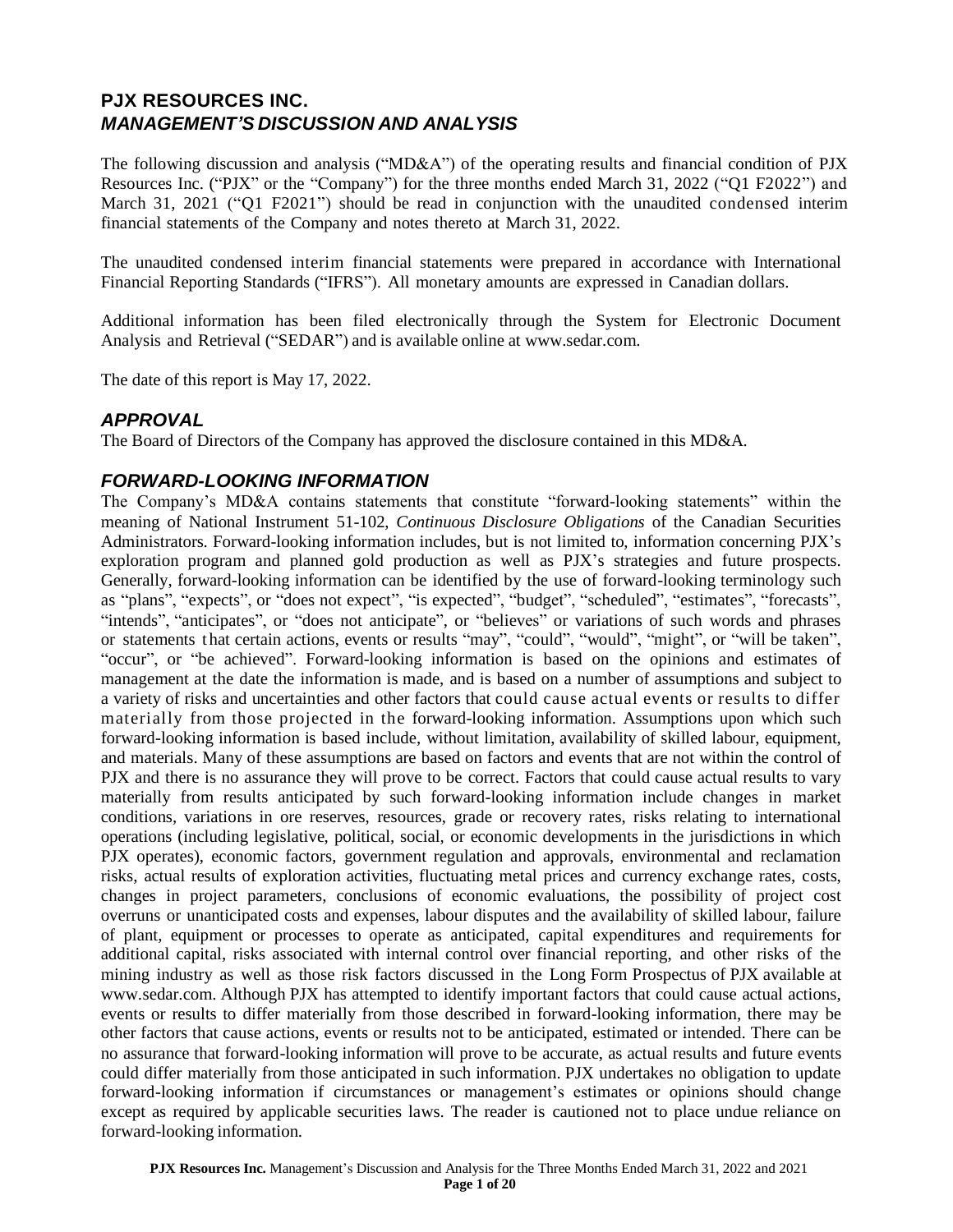# *NATURE OF OPERATIONS AND GOING CONCERN*

PJX is a Canadian corporation with corporate offices located at 5600 One First Canadian Place, Toronto, Ontario. The Company is listed on the TSX Venture Exchange.

The principal activities of the Company are mineral exploration properties located near Cranbrook, British Columbia. The Company is in the exploration stage, has no producing properties and, consequently, has no current operating income or cash flow. Financing of the Company's activities to date has been obtained primarily from equity issues.

The unaudited condensed interim financial statements have been prepared using generally accepted accounting principles applicable to a going concern, which contemplate the realization of assets and settlement of liabilities in the normal course of business as they come due in the foreseeable future. For the three months period ended March 31, 2022, the Company generated a loss of \$276,590 or \$0.00 per share, (March 31, 2021: income of \$719,149 or \$0.01 per share) and reported an accumulated deficit of \$18,878,152 (December 31, 2021: \$18,601,652). As at March 31, 2022 the working capital of the Company was \$2,400,964 (December 31, 2021: \$2,663,283). Management believes that the working capital is sufficient to support operations for the next twelve months.

The Company's unaudited condensed interim financial statements do not reflect the adjustments to the carrying values of assets and liabilities and the reported expenses and balance sheet classifications that would be necessary if the going concern assumption were inappropriate, and these adjustments could be material.

# *COMPANY OVERVIEW*

The Company's goal is to build shareholder value and community opportunity through the exploration, discovery, and development of mineral resources.

The Company holds 100% interest in 8 properties (the Vine, Gold Shear, DD, Eddy, Parker Copper, Zinger, Dewdney Trail, and West Basin). All properties are road accessible and proximal to power, rail and workforce in the Sullivan base metal and placer gold mining district.

# *HIGHLIGHTS FOR Q1 F2022*

PJX continued to develop and advance gold and base metal targets to make new discoveries. The number of target areas has expanded to over 20 and vary from intrusive related gold and copper targets to sediment hosted zinc-lead-silver and copper targets.

Compilation and review of 2021 exploration work and results were the focus of activity during Q1 2022 and is on-going as geochemical and other results are received. Results of this work will be used to help plan drilling and other exploration activities during 2022.

The review has already identified a second and possibly larger target to the GAR intrusive that hosts visible gold in sheeted veins on the northwest part of the Zinger Property. This second target area is defined by a geophysical magnetic signature that is similar but larger to the GAR intrusive and is called the North GAR Target (NGT). The target is covered by overburden/alluvium. The GAR and NGT may be connected at depth and represent over 3 km of potential gold bearing intrusive.

Additional new targets are being identified and existing targets are being refined by PJX's review. These results will be announced along with priorities for drilling and exploration in 2022 when the review is complete. This includes results from drilling on the Gold Shear Property where analyses from the lab are pending.

Given the large stable of PJX properties with multiple targets, the company will also continue to form strategic alliances to advance and discover multiple gold and/or base metal (copper, zinc, lead, silver) deposits.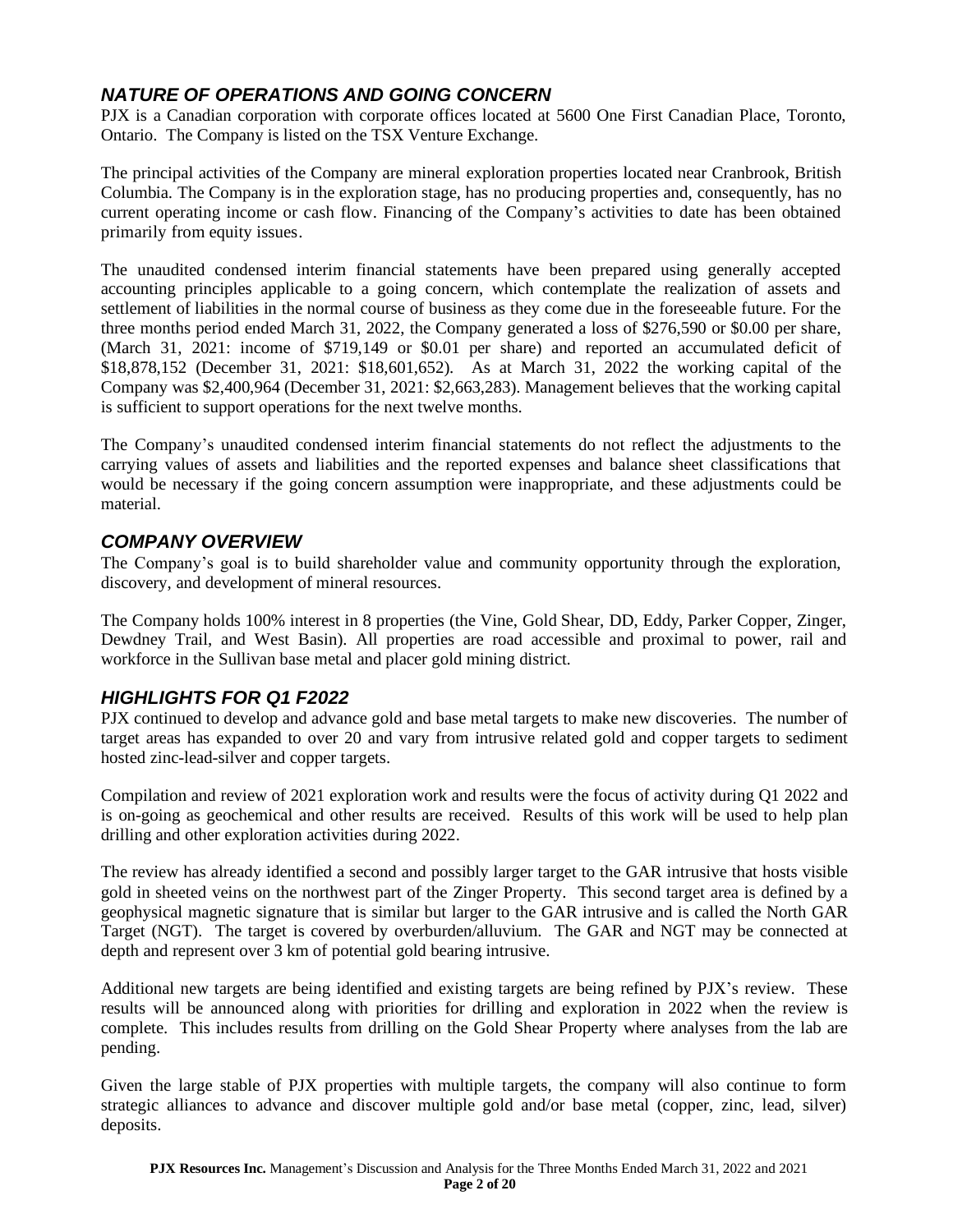At the end of Q1 F2022, drilling commenced to test the potential for a Sullivan Type Deposit on the DD-Moby Dick-NZOU group of properties as part of DLP Resources' option of PJX's DD Property. The plan is to test multiple large magnetotelluric geophysical targets that could represent zinc-lead-silver massive sulphide mineralization similar in type to the Sullivan Deposit. DLP announced plans to drill up to 4 deep holes to test the large targets along strike.

## *STRATEGY AND OBJECTIVES*

PJX's strategy is to generate value and opportunity for shareholders and local communities by using innovative technology and approaches to explore and develop areas with high potential for world class gold and base metal deposits.

The Company has strategically consolidated the mineral rights to over 50,000 hectares (500 square km) of land in the Sullivan (zinc-lead-silver) mining district and the Vulcan Gold Belt. The Company has collected and compiled an estimated \$20 million of historical data. New exploration technologies and more advanced mapping and sampling techniques have been used to fill gaps in the data that can be used to vector exploration toward discovering one or multiple deposits. This work has identified over 20 new gold and base metal target areas to explore and test by drilling. The Company is now systematically testing these target areas for gold, zinc, lead, silver or copper deposit potential. The Company also continues to develop strategic partnerships to help advance the exploration and discovery potential of the many target areas.

# *KEY PERFORMANCE DRIVERS*

The Company has assembled a team with more than 150 years of working experience in the mining and exploration industry and meeting its related challenges. Management believes it is well positioned to attract investor interest given its 100% interest in a large land package with favourable geology to host world class deposits in a proven mining camp. The Company continues to focus resources on exploration activities to discover a gold or base metal deposit.

The ability of the Company to continue exploration is dependent on the ability to raise capital in the market. Equity capital interest in PJX depends on the price of gold and other metals, exploration results and the market's appetite for risk.

Market volatility, the price of metals and appetite for risk cannot be controlled by the Company. Demand for gold, silver and base metals is forecasted to continue to grow in the long term, while supply for some metals is expected to decline as a number of mines have closed and new world class deposits are not being discovered. Gold and base metal prices rebounded during 2021 following the downward pressure in response to fall-out from COVID-19 during 2021 and they are expected to strengthen as economies recover and may spike to new highs due to potential stockpile shortages. Gold and silver markets may rise significantly in the short term in response to current economic, social and political challenges created by the COVID-19 pandemic and the Ukraine crisis. Overall, metal prices are expected to strengthen in the long term as economies recover, market volatility lessens and demand for metals increases in step with expanding economies.

## *ABILITY TO DELIVER RESULTS*

In addition to legal and capital market expertise, PJX's Board is made up of members with experience in all aspects of the minerals and metals industry from early-stage exploration through to production stage companies. In order to advance its exploration projects effectively, the Company contracts experienced mineral exploration professionals with many years of working experience specific to our geographic regions of interest.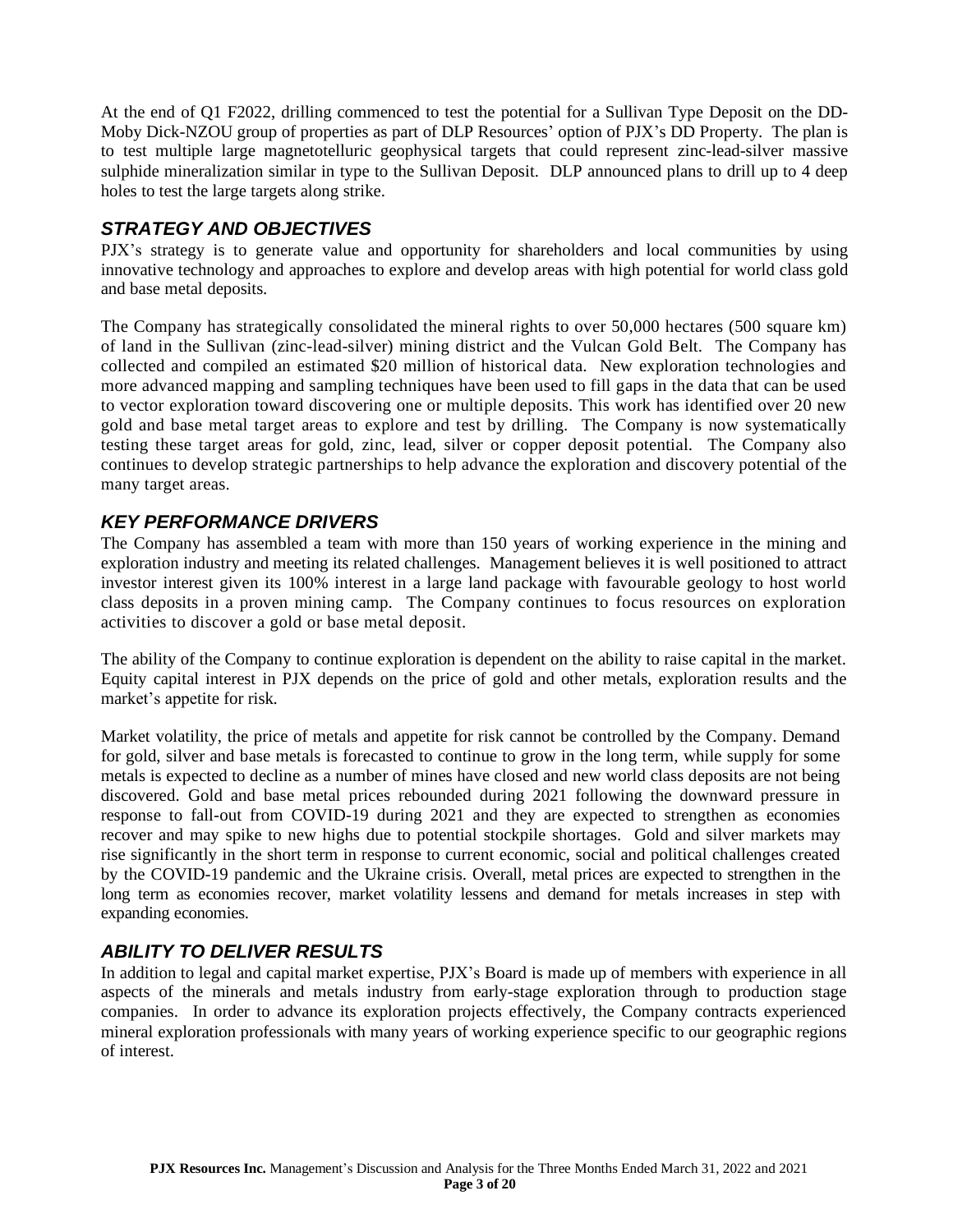# *MINERAL PROPERTIES*

PJX continues to explore and advance targets to the drilling stage to discover gold and/or base metal (copper, zinc, lead, silver) deposits. Given the large stable of PJX properties with multiple targets, the company is at a stage to form strategic alliances to advance some of the targets.

In 2020, DLP Resources Inc. was granted an option to earn an interest in the DD Property by exploring for a Sullivan type deposit.

In February, 2021, PJX and Osisko Gold Royalties Ltd ("OR") signed an Investment Agreement whereby OR purchased a 0.5% NSR royalty interest in PJX's 4 gold properties (Gold Shear, Eddy, Zinger and Dewdney Trail) for \$1 million, and made an equity investment in PJX of \$1 million as a way to have an interest in all PJX properties.

A summary of the Company's properties appears below. Please visit [www.pjxresources.com](http://www.pjxresources.com/) for additional information.

### **Gold Shear Property**

- Historical and recent exploration support the potential for shear zone hosted, orogenic type, highgrade gold mineralization.
- The high-grade David Gold Zone of the Gold Shear Property was first discovered in 1990 by prospecting.
- Eight of 12 rock grab samples taken by PJX from the David Gold Zone in 2019 have over 68 g/t gold, the highest is 193.90 g/t gold.
- PJX's surface mapping, and compilation of historical 1990 drilling by Dragoon Resources Ltd, suggest that high-grade gold mineralization may occur as elongated zones that plunge to the north within the north trending David shear.
- PJX drilling to date confirms the high-grade nature of gold mineralization in the David Gold Zone.
- Drilling in October-November, 2021, tested along strike and down the interpreted plunge of the David Gold Zone. Laboratory analyses from this drilling on the Gold Shear Property are pending.

### **Vine Property**

- The Vine Property occurs within a sedimentary basin called the Vine Basin that is geologically similar to the Sullivan Basin hosting the Sullivan deposit located about 35 km to the north.
- In the 1980s, Cominco believed that massive sulphide mineralization (zinc, lead, copper, silver, and gold) found at surface in the vertical dipping Vine vein may represent remobilized mineralization from a horizontal Sullivan type deposit at depth. Cominco drilled to test the Sullivan horizon at depth and did not encounter massive sulphide mineralization. PJX's newly discovered NMS zone occurs 300 metres ("m") below the depth of Cominco's drilling.
- A hole drilled by Kokanee Exploration in 1990 intersected a 3.4 m wide massive sulphide zone, with bedded and Durchbewegt textures, approximately 700 m south of PJX's 2019 drill hole. PJX's management and consulting geologist believe that both holes intersected the same geologic horizon hosting the NMS zone.
- The NMS zone has classic Durchbewegt texture that appears similar in style to massive sulphide mineralization located within 1000 m of the economic part of the Sullivan deposit.
- Drilling during 2021 suggests the NMS zone occurs in a restricted basin that trends to the northwest toward the west gravity anomaly and needs to be tested at depth and on-strike.
- Geophysics also suggests that there is something possibly more conductive than the NMS zone at depth that is distorting the geophysics. The distortion may be caused by the presence of a superconductor at depth below the NMS zone. Super-conductors are often associated with nickel-copper deposits, such as in Sudbury, Voisey's Bay, and Raglan.
- Specialized downhole geophysics and additional drilling to test the potential at depth is planned for 2022.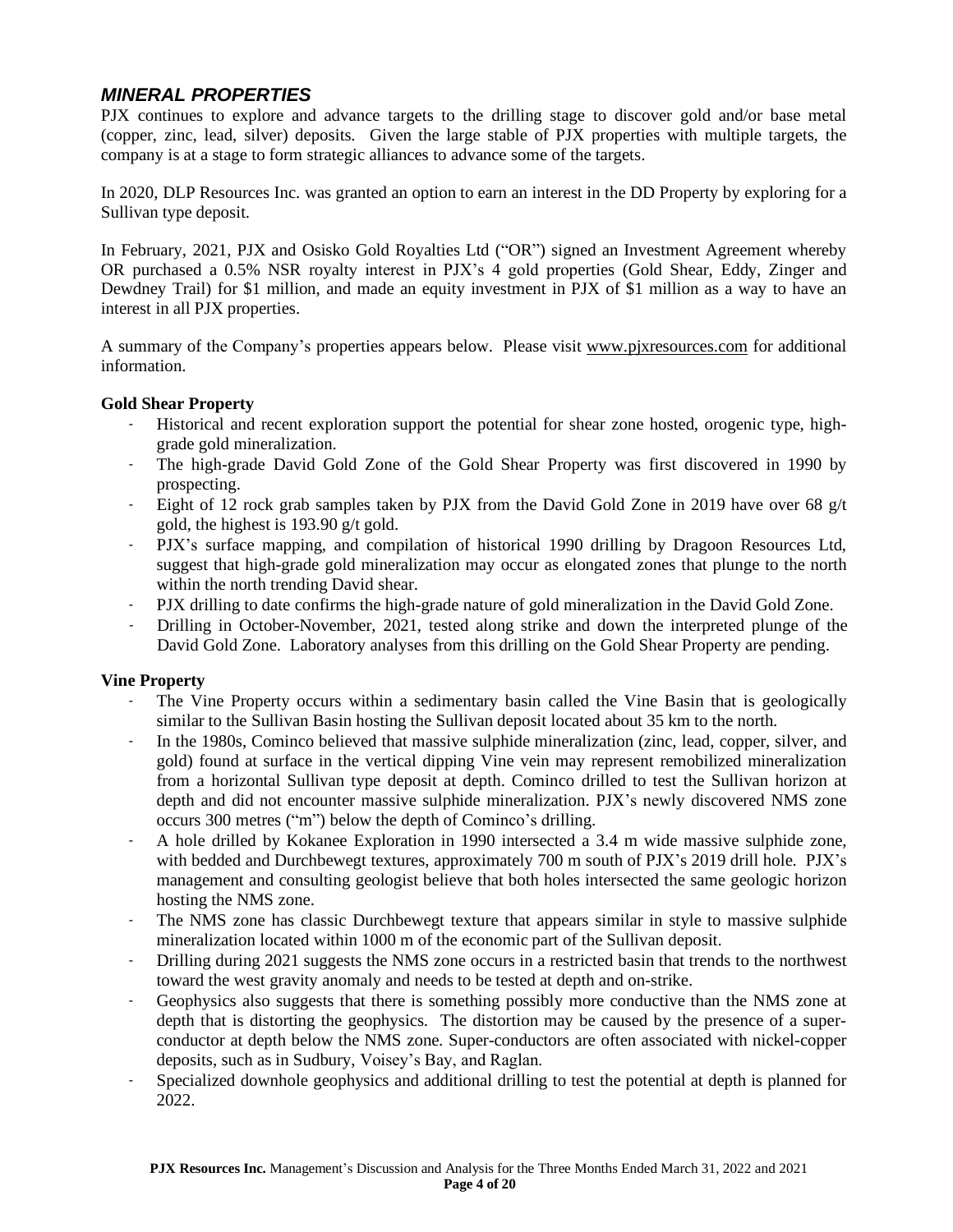### **DD Property**

- **-** The DD Property occurs within a sedimentary basin, called the Panda Basin, that is geologically similar to the Vine Basin and to the Sullivan Basin that is located about 45 km to the northeast.
- **-** Historic holes drilled to test the geological horizon that hosts the Sullivan deposit in the vicinity of the DD Property encountered geology that supports the potential for a Sullivan Type Deposit.
- **-** In 2020, PJX signed an agreement granting DLP Resources Inc. an option to earn a 50% interest in the DD Property by spending \$4 million and paying \$250,000 cash over 4 years, with the right to earn an additional 25% interest by delivering a bankable commercial feasibility study on the DD Property within 96 months.
- **-** Drilling by DLP in early 2021 to test a number of large MT targets defined by Quantec Geophysics, intersected an extensive thickness (168 m) of fragmentals, part of the same geological time horizon that hosts the Sullivan Deposit, from 1705 m depth with abundant pyrrhotite with hydrothermal alteration that supports the potential for Sullivan type mineralization.
- **-** The increased thickness of the Sullivan Horizon combined with surface MT surveys suggests the potential to discover a Sullivan type zinc-lead-silver deposit increases toward the east on the DD Property, and the adjacent PJX (50%) and DLP (50%) owned Moby Dick Property and optioned NZOU Property that were jointly acquired in 2020.
- **-** DLP plans to drill and test MT targets on strike of the thick mineralized Sullivan time horizon during 2022.

### **Dewdney Trail Property**

- The Dewdney Trail Property has potential to host orogenic gold, intrusive related gold-copper, and Sullivan type zinc-lead-silver massive sulphide mineralization.
- In September 2021, PJX announced that two large target areas (Tackle Basin and Lewis Ridge) containing gold, copper, zinc, lead, and/or silver in soils have been identified along a 10 km trend to date.
	- Tackle Basin is an area approximately 2 km x 2 km with gold in soils at the headwaters of Wildhorse creek that produced an estimated 1.4 million ounces of placer gold since 1864.
	- Lewis Ridge is an area approximately 3 km x 2 km with a multi-element signature of gold, copper, zinc, lead, bismuth, molybdenum, arsenic and silver in soil. This geochemical signature supports the potential for a range of possible deposits including an intrusive related gold-copper deposit at depth or a Sullivan type zinc-lead-silver massive sulphide deposit.
- Expert Geophysics completed an 851 line-km airborne MT and Magnetic Survey across the entire Dewdney Trail Property in 2021. Survey data is being processed and will be compiled with PJX's mapping and geochem data to identify and define intrusive related gold and copper targets as well as Sullivan type zinc-lead-silver massive sulphide targets to test.
- Drilling is planned to test targets during 2022.

### **Zinger Property**

- The Zinger Property has multiple large target areas with potential to host orogenic gold and intrusive related gold type deposits. Two large target areas identified to date are the Southwest and Northwest target areas.
	- The Southwest target area has orogenic style gold mineralization with locally high concentrations of gold in soil (898 visible gold grains in one sample) and in rock grab samples (up to  $34 \frac{g}{t}$  gold) in outcrop along a 6 km structural trend. Re-evaluation of drilling and geophysics suggests that gold may concentrate where vertical fold structures intersect sub-horizontal fold structures at depth.
	- The Northwest target area has intrusive related gold mineralization associated with multiple intrusives along a 10 km trend. One intrusive, the Gar, has a 1600 m gold in soil anomaly that has not been previously tested by geophysics or drilling. The area has limited outcrop exposure. PJX grab samples of veins in altered granite returned gold values ranging from anomalous to 28.84 g/t gold.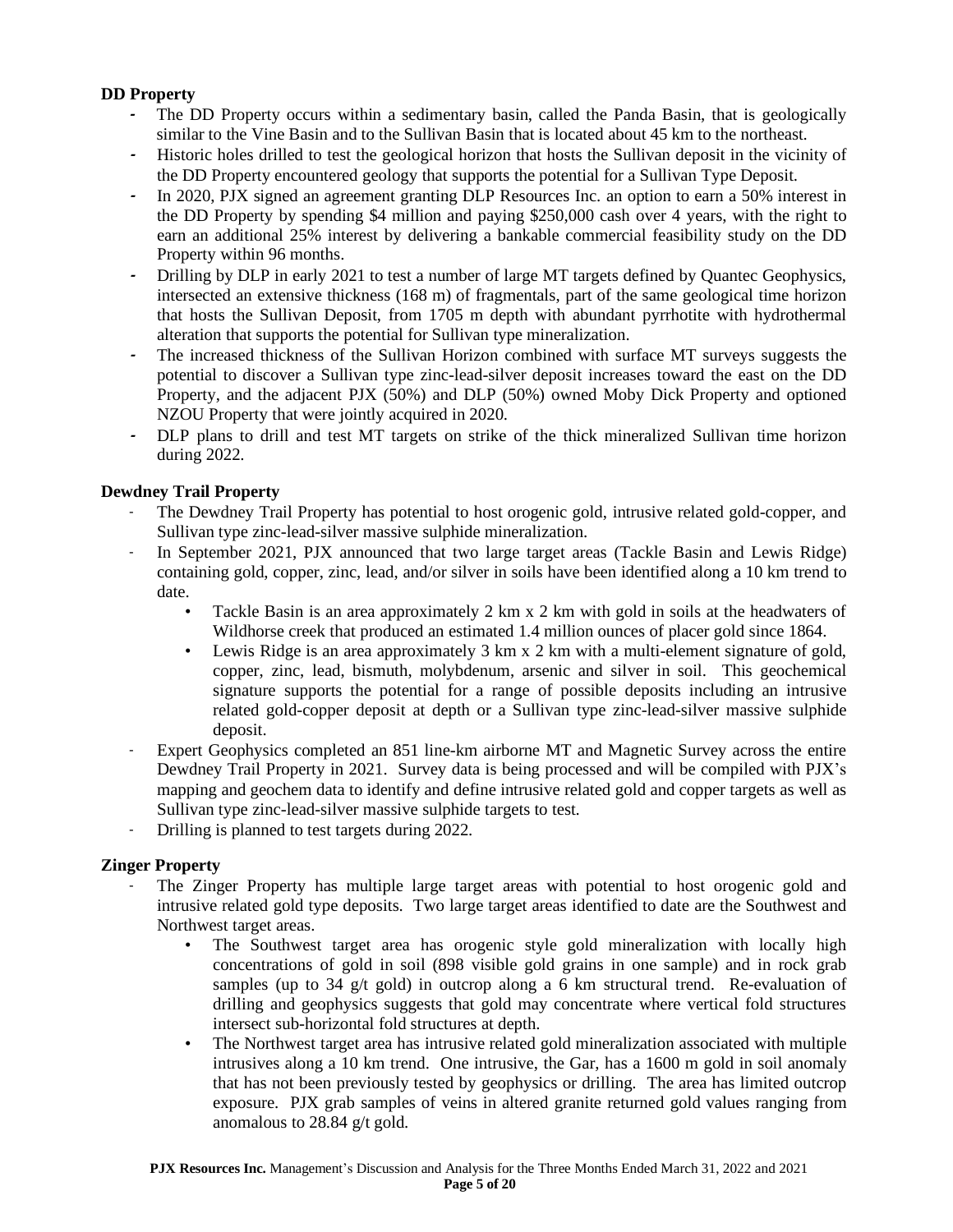Expert Geophysics has flown a 548 line-km airborne MT and Magnetic Survey over the Gar and another intrusive, the Leader, in 2021. Airborne geophysical results will be compiled with geochemical and geological data to define intrusive related gold targets for follow-up in 2022.

### **Other Properties**

Surface mapping, prospecting, sampling and/or geophysics were carried out during the year to identify new target areas and advance other existing gold, silver, zinc, lead or copper showings to a drill ready stage on other PJX properties.

- The Eddy Property is adjacent to and on strike with the David Gold Zone on the Gold Shear Property. Three orogenic gold type targets (MC, Hill Vein and Red Zone) have been identified to date. Rock grab or chip samples from outcrop returned high-grade gold mineralization up to 108 g/t gold from the Hill Vein, 34 g/t gold from the MC and a 45cm rock chip sample of 79 g/t gold from the Red Zone area. Additional high-grade gold mineralization has been found on strike with these showings. These showings require additional surface work prior to drilling.
- The Parker Copper Property was staked in late 2018 to cover new showings of sediment hosted copper mineralization. The alteration and style of copper mineralization is similar to sediment hosted copper deposits (Montanore, Spar Lake) in correlative rocks in the United States and the Kamoa deposit in Congo. Prospecting in 2020 and 2021 suggests the favourable copper horizon may continue down dip to the west and along strike to the north.

### **Estella Property Option**

On July 29, 2021, the Company announced option of the historical Estella Mine crown grants ("the "Estella") from Imperial Metals Corporation ("Imperial") under the Estella Property Option Agreement.

PJX can earn a 100% interest in the Estella by making cash payments, or share equivalent payments, to Imperial totaling \$250,000 over a 5-year period as follows:

- \$15,000 on signing the agreement (paid); and
- \$20,000 on or before July 26, 2022; and
- \$25,000 on or before July 26, 2023; and
- \$30,000 on or before July 26, 2024; and
- \$35,000 on or before July 26, 2025; and
- \$125,000 on or before July 26, 2026.

Upon exercise of the option by PJX, Imperial will retain a Net Smelter Return Royalty ("NSR") of 2% in respect of the Estella. PJX will have the right to buy back 50% of the NSR [being a 1% NSR] for \$1,000,000, and the remaining 50% of the NSR [being a 1% NSR] for an additional \$1,000,000.

The 14 Estella crown grants are encompassed by and, for reporting purposes, included in PJX's large Dewdney Trail Property. The Dewdney Trail Property and the Estella have potential to host intrusive related gold and copper deposits as well as sedimentary hosted massive silver-lead-zinc mineralization similar to the historical Kootenay King mine located approximately 5 km to the south. The Estella crown grants have had no significant work or exploration since the late 1960's. Optioning the Estella Mine crown grants allows PJX to fully explore the Dewdney Trail Property.

In conclusion, PJX remains focused on advancing priority gold, silver, zinc, lead, and copper targets with the potential to discover multiple deposits.

## *RESULTS OF OPERATIONS*

### **Exploration**

The following schedules describe exploration expenses, segregated by nature, as well as by project, incurred by PJX for the three months period ended March 31, 2022 and 2021: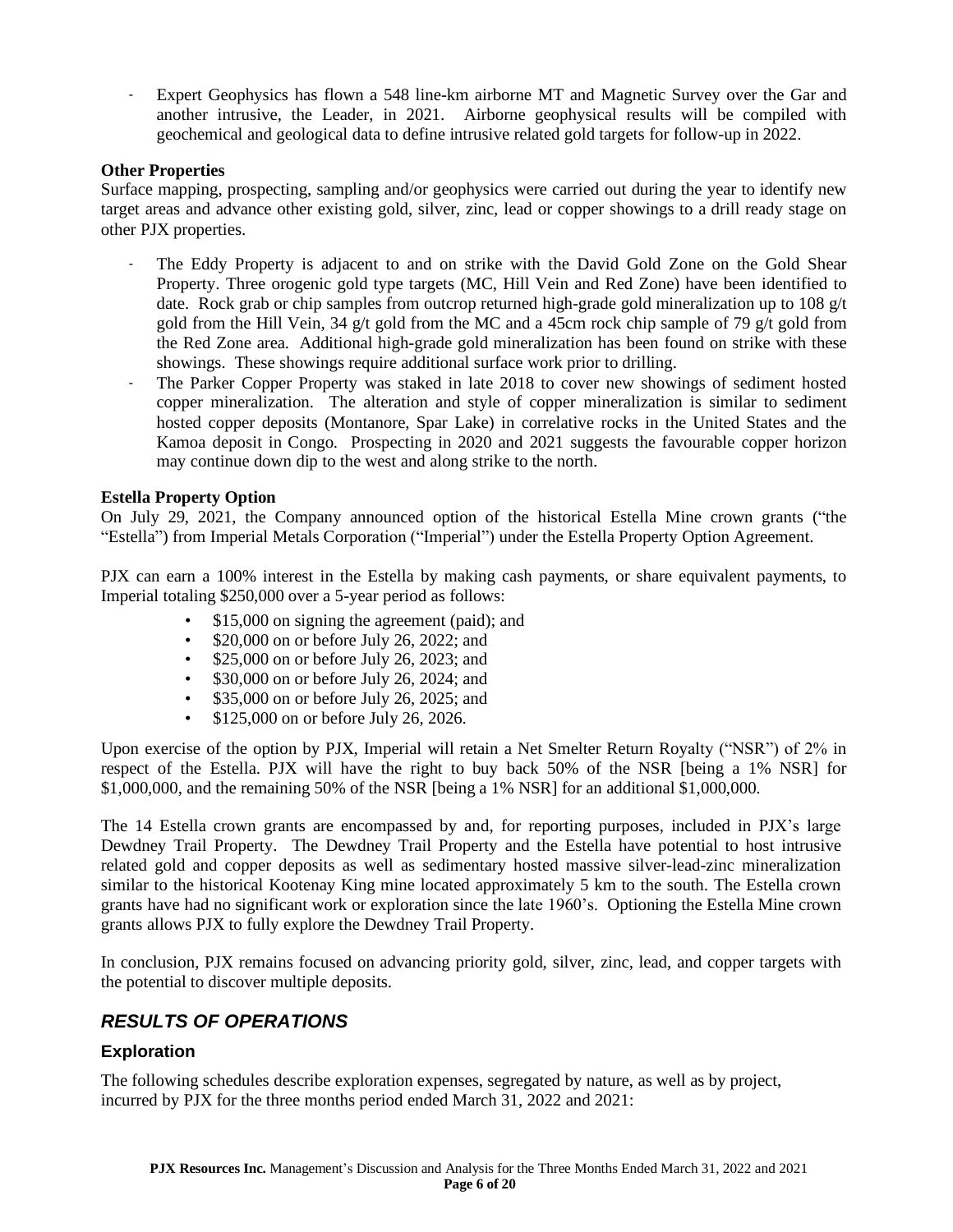| Three months ended March 31,            | 2022<br>2021  |    | Change  |    |           |
|-----------------------------------------|---------------|----|---------|----|-----------|
| Geology, geophysics and geochemistry    | \$<br>77,628  | \$ | 27,006  | \$ | 50,622    |
| Exploration-other accommodation         | 159           |    | 833     |    | (674)     |
| Permitting                              | 7,274         |    |         |    | 7,274     |
| Land rights, claims and environment     | 3,735         |    | 11,250  |    | (7, 515)  |
| Drilling                                | 6,663         |    | 24,228  |    | (17, 565) |
| Laboratory                              | 24,240        |    | 33,378  |    | (9, 138)  |
| Camp cost and exploration supplies      | 127           |    | 232     |    | (105)     |
| Exploration - travel and transportation | 6,803         |    | 4,587   |    | 2,216     |
| Exploration- meals                      | 1,258         |    | 484     |    | 774       |
| Rent - field office                     | 2,481         |    | 2,445   |    | 36        |
| <b>Insurances</b>                       | 1,425         |    |         |    | 1,425     |
| Legal expenses-exploration              | 8,326         |    |         |    | 8,326     |
| Non-flow-through exploration expenses   | ۰             |    | 5,262   |    | (5,262)   |
|                                         | 140,119<br>\$ | \$ | 109,705 | \$ | 30,414    |

| Three months ended March 31, | 2022         |    | 2021    |    | Change   |
|------------------------------|--------------|----|---------|----|----------|
| Dew dney Trail Property      | \$<br>25,832 | \$ | 4,500   | S  | 21,332   |
| Eddy Property                | 9,743        |    | 2,971   |    | 6,772    |
| <b>Zinger Property</b>       | 42,840       |    | 1,500   |    | 41,340   |
| Vine Property                | 2,029        |    | 8,279   |    | (6,250)  |
| <b>DD Property</b>           | 8,250        |    | 11,250  |    | (3,000)  |
| <b>Gold Shear Property</b>   | 51,425       |    | 81,205  |    | (29,780) |
|                              | 140.119      | \$ | 109,705 | \$ | 30,414   |

Exploration activity during the three months period ended March 31, 2022, focussed on the Dewdney Trail, Eddy, and Zinger properties, concentrating on general geological activities.

The most significant changes during the three months ended March 31, 2022, when compared to the same period of Fiscal 2021 were:

- The increase of \$21,332 at the Dewdney Trail Property was mainly composed of an increase in geophysics of approximately \$15,000, permitting of approximately \$3,200, claims management of approximately \$1,500 and exploration travelling/meals of approximately \$1,600;
- At the Eddy Property, the increased expenditures of \$6,772 was composed mainly of an increase in general geology for approximately \$4,100, and other minor charges in permitting, laboratory, and rights;
- The increase of \$41,340 at the Zinger Property was composed of an increase in general geological work of approximately \$37,600, \$1,500 in exploration travel and transportation and other minor expenses incurred in permitting, laboratory and land rights;
- The Gold Shear Property decrease in expenses of \$29,780 is composed of a decrease in general geological work of approximately \$5,400, an increase in permitting of approximately \$2,400, a decrease in laboratory of approximately \$10,000 an increase in claims management of approximately \$1,500 and a decrease in drilling of approximately \$17,800;

### **General and administration ("G&A")**

The following schedule describes the general and administration expenses incurred by PJX during the three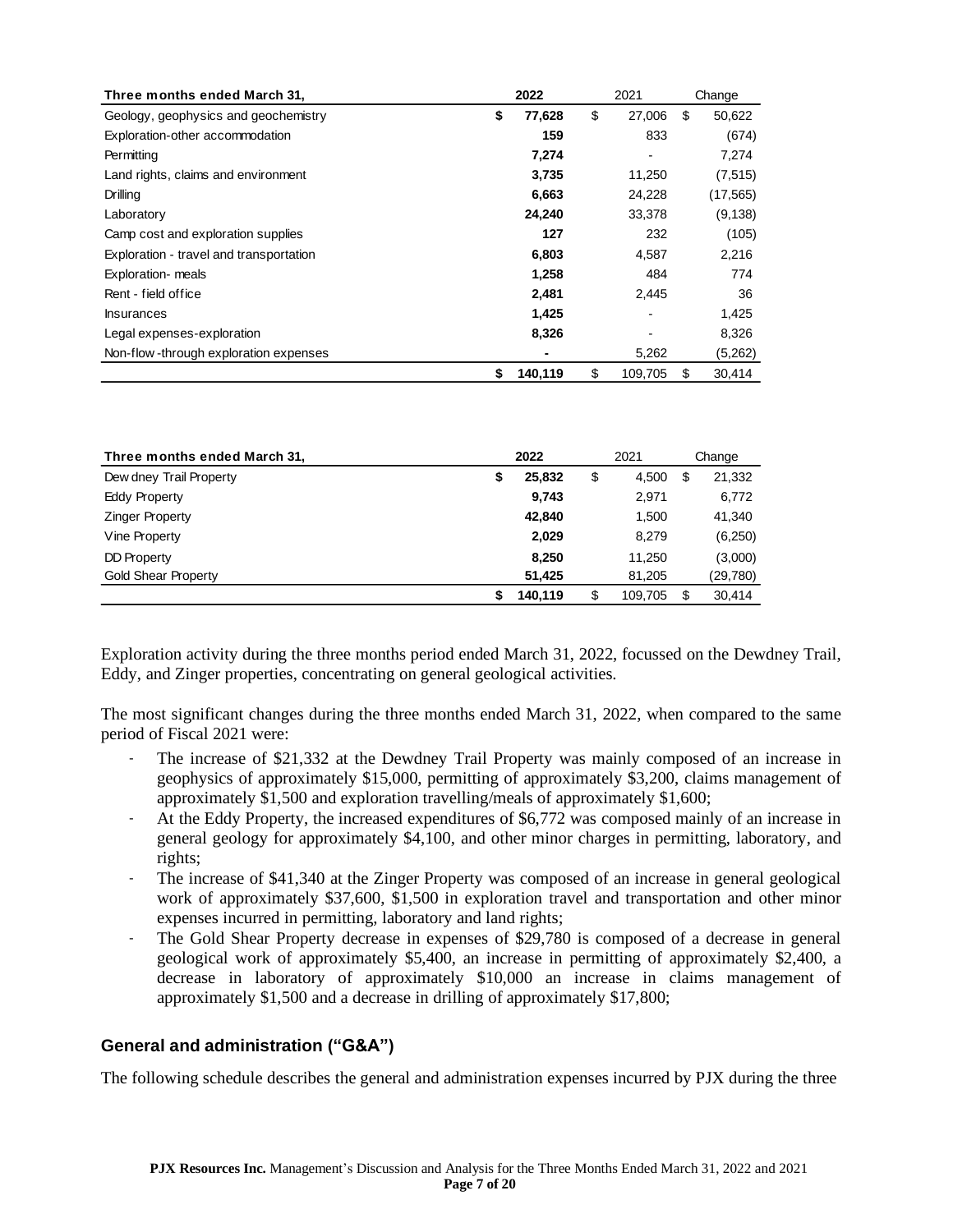months ended March 31, 2022, compared to the same period of Fiscal 2021:

| Three months ended March 31,         |               | 2022 |         | 2021 |           |  | Change |  |
|--------------------------------------|---------------|------|---------|------|-----------|--|--------|--|
| <b>Insurance</b>                     | \$<br>3,781   | \$   | 2,269   | \$   | 1,512     |  |        |  |
| Interest, bank charges and penalties | 214           |      | 346     |      | (132)     |  |        |  |
| Investor relations                   | 21,131        |      | 15,379  |      | 5,752     |  |        |  |
| Listing and regulatory fees          | 11,121        |      | 18,566  |      | (7, 445)  |  |        |  |
| Office expenses                      | 9,223         |      | 4,283   |      | 4,940     |  |        |  |
| Professional fees                    | 22,550        |      | 42,241  |      | (19,691)  |  |        |  |
| Rent                                 | 3,439         |      | 3,687   |      | (248)     |  |        |  |
| Salaries and benefits                | 64,441        |      | 59,760  |      | 4,681     |  |        |  |
| Taxes and levies                     |               |      | 3,386   |      | (3,386)   |  |        |  |
| Travel and transportation            | 3,826         |      | 4,682   |      | (856)     |  |        |  |
|                                      | 139.726<br>\$ | S    | 154.599 | S    | (14, 873) |  |        |  |

The most significant changes in general and administration expenses during the three months ended March 31, 2022, when compared to the same period of Fiscal 2021, were:

- The increase in investor relation charges of \$5,752 is mainly due to an increase of approximately \$2,000 in subcontracted investor relation services following the reduction of services during the COVID-19 pandemic, an increase in travel and transportation related to this item for approximately \$3,100 and an increase in meals and entertainment of approximately \$600;
- The decrease in listing and regulatory fees of \$7,445 are related to fees paid during to the TSXV on special non-recurring fees during the first quarter of last fiscal year.
- The increase in office expenses of \$4,940 is mainly due to renewal of web site and related domains for the Company;
- The decrease in professional fees of \$19,691 is mainly due to legal expenses associated with the OR transaction, incurred during the first quarter of fiscal 2021 that were not recurring during the first quarter of fiscal 2022;
- Salaries and benefits vary depending on the allocations of management time incurred in exploration duties. During the three months ended March 31, 2022, \$17,655 were charged to exploration expenses while during the comparative period, only \$6,645 were reclassified under this concept.

## *SUMMARY OF QUARTERLY RESULTS*

The following table sets forth a breakdown of the most significant components of the exploration expenses and the G&A costs of the Company for each of the eight most recently completed quarters.

|                      |                | Net Income (loss) |            | <b>Exploration</b> | General and |                |
|----------------------|----------------|-------------------|------------|--------------------|-------------|----------------|
| <b>Quarter Ended</b> | <b>Revenue</b> |                   | Total      | Per Share          | expenses    | administration |
| March 31, 2022       | Nil            | \$                | (276,590)  | (\$0.00)           | \$140,119   | \$139,727      |
| December 31, 2021    | Nil            |                   | (142, 832) | (0.00)             | 28,959      | 168,739        |
| September 30, 2021   | Nil            |                   | (847, 314) | (0.01)             | 373,532     | 133,628        |
| June 30, 2021        | Nil            |                   | (608,801)  | (0.00)             | 558,834     | 98,754         |
| March 31, 2021       | Nil            |                   | 724,020    | 0.01               | 104.834     | 154,599        |
| December 31, 2020    | Nil            |                   | (474,704)  | (0.00)             | 319,822     | 213,171        |
| September 30, 2020   | Nil            |                   | (498,917)  | (0.00)             | 165,551     | 88,976         |
| June 30, 2020        | Nil            |                   | (172,947)  | (0.00)             | 107,690     | 82,868         |

## *LIQUIDITY AND CAPITAL RESOURCES*

On September 21, 2020, the Company announced the undertaking of a non-brokered private placement of up to eight million units, with a 25% overallotment option at the discretion of the Company, through the issuance of flow through units and non-flow through units ("unit") at a price of \$0.15 per flow through unit and \$0.125 per unit. On October 6, 2020, the Company closed this private placement for gross proceeds of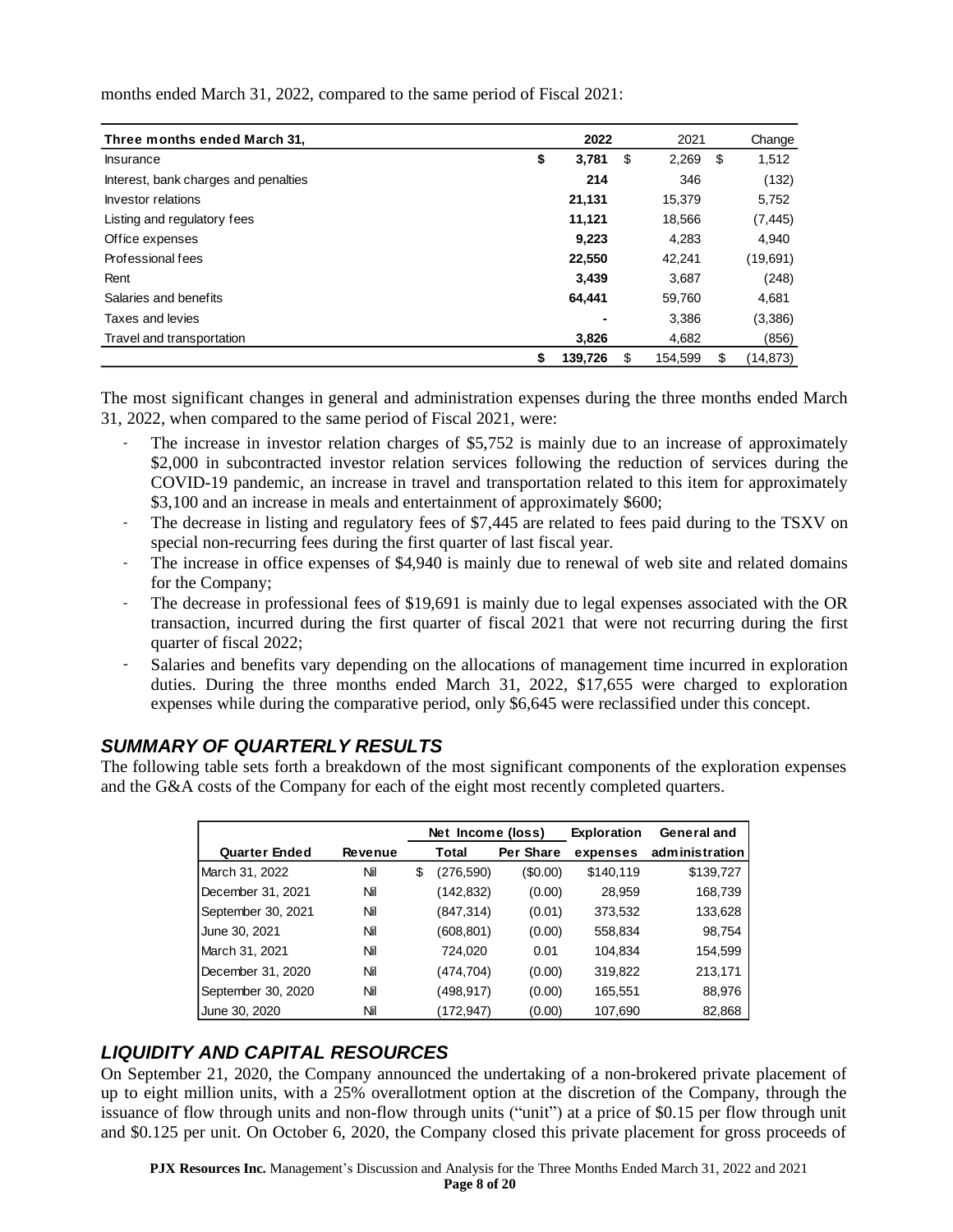\$1,230,800, through the issuance of 2,480,000 flow-through units at a price of \$0.15 per unit and 6,870,400 units at a price of \$0.125 per unit.

On March 1, 2021, the Company announced the completion of an investment agreement with Osisko Gold Royalties Ltd. ("OR") pursuant to which OR has agreed to purchase 6,250,000 common shares of PJX at a subscription price equal to \$0.16 per share, for an aggregate purchase price of \$1,000,000, and acquire a 0.5% NSR on the Company's Gold Shear, Eddy, Zinger and Dewdney Trail properties for an additional aggregate cash consideration of \$1,000,000. The share purchase price and the royalty purchase price shall be primarily applied to PJX to fund the further exploration and development of the properties.

On December 22, 2021, the Company closed a non-brokered private placement of 9,391,794 units through the issuance of 3,895,794 Flow Through Units at a price of \$0.17 per Flow Through Unit and 5,496,000 Non-flow Through Units at a price of \$0.15 per Unit for total proceeds of \$1,486,685.

As at March 31, 2022, the Company had total current assets of \$2,564,489 (cash, amounts receivable, mining tax credits receivable and prepayments) that will be used for general and administrative expenses as well as exploration on its properties.

The Company has successfully secured its key properties and is not required to make any option payments. See also the Commitments and Obligations section below.

#### *Outlook*

The Company has no producing properties and, consequently, has no current operating income or cash flow. The Company's access to capital may not be available on terms acceptable to the Company or at all. Financing of the Company's activities to date has been obtained from equity issues. The continuing shortterm development of the Company's properties therefore depends on the Company's ability to obtain additional financing through equity investments. For the three months ended March 31, 2022, the Company incurred a loss of \$276,590 or \$0.00 per share and reported an accumulated deficit of \$18,878,152. As at March 31, 2022, the working capital of the Company was \$2,400,964. The Company's current cash position will enable it to fund the Corporation's planned operating and exploration expenses for the next twelve months.

The Company constantly reviews future exploration plans related to advancing its properties. The work plan will consider what work will be most beneficial for each project and the Company as balanced against the cash balance and market conditions affecting future funding. The Company is focused on ensuring capital resources are spent in the most efficient manner.

### *RELATED PARTY TRANSACTIONS*

The following transactions were carried out with related parties:

#### **a) Purchase of services:**

During the three months ended March 31, 2022 and 2021, the Company contracted professional services from a director of PJX.

| Three months ended March 31,                                                               | 2022                     | 2021   |
|--------------------------------------------------------------------------------------------|--------------------------|--------|
| Professional fees incurred with a legal firm w here a director of the Company is a partner | $\overline{\phantom{a}}$ | 63,462 |
|                                                                                            |                          | 63.462 |

#### **b) Key management compensation:**

Key management includes directors (executive and non-executive), and senior officers (Chief Executive Officer and Chief Financial Officer). The compensation paid and payable to key management for employee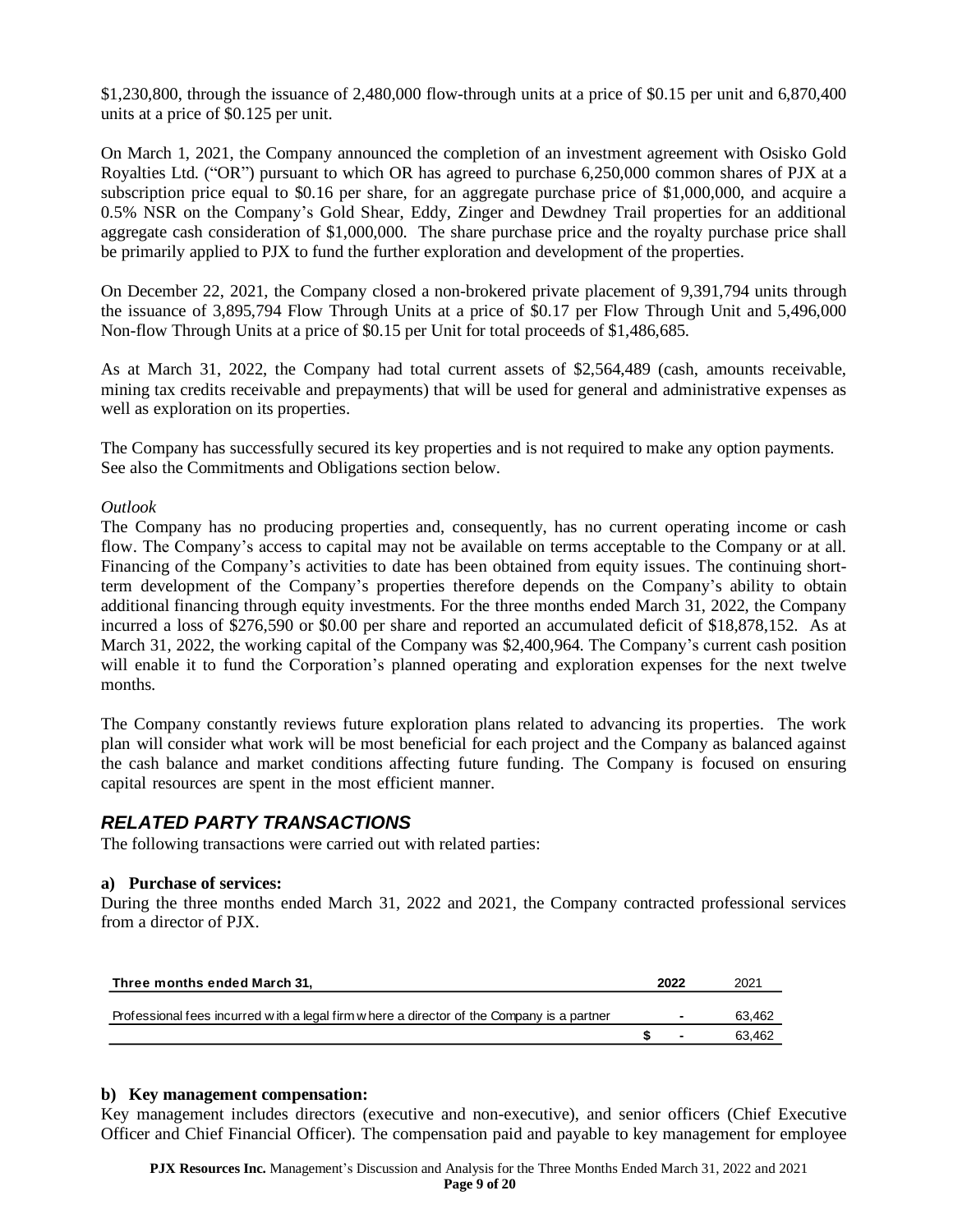services is shown below:

| Three months ended March 31, | 2022     | 2021   |
|------------------------------|----------|--------|
| Salaries                     | \$80,000 | 66,000 |
|                              | \$80,000 | 66,000 |

#### **c) Period-end balances arising from purchases of services and key management compensation:**

| As of March 31,                                                     | 2022 |       | 2021 |        |
|---------------------------------------------------------------------|------|-------|------|--------|
| Payable to officers and directors                                   |      | 9.851 |      | 8.498  |
| Payable to a law firm w here a director of the Company is a partner |      |       |      | 53,462 |
|                                                                     |      | 9.851 |      | 61,960 |

Payables to related parties for purchases and services are due on thirty days after reception and bear no interest. All transactions with related parties for purchases and services are on an arm's length basis and recorded at exchange amounts.

### *COMMITMENTS, CONTINGENCIES AND CONTRACTUAL OBLIGATIONS*

The Company is a party to certain employment contracts. These contracts contain clauses requiring that \$960,000 be paid upon a change of control of the Company. As the likelihood of these events taking place is not determinable, the contingent payments have not been reflected in the Company's March 31, 2022 condensed interim financial statements.

The Company's exploration activities are subject to various federal, provincial and international laws and regulations governing the protection of the environment. These laws and regulations are continually changing and generally becoming more restrictive. The Company conducts its operations so as to protect public health and the environment and believes its operations are materially in compliance with all applicable laws and regulations. The Company has made, and expects to make in the future, expenditures to comply with such laws and regulations.

Pursuant to the terms of certain flow-through share agreements, the Company needs to comply with its flowthrough contractual obligations with subscribers with respect to the Income Tax Act (Canada) by incurring qualified exploration expenditures before December 31, of the year following the year in which the agreement is entered into. The Company indemnifies the subscribers of current and previous flow-through share offerings against any tax related amounts that become payable by the shareholder as a result of the Company not meeting its expenditure commitments. As of March 31, 2022, PJX has a flow-through exploration obligation of approximately \$562,000 to incur before December 31, 2022.

### *TREND INFORMATION*

There are no major trends which are anticipated to have a material effect on the Company's financial condition and results of operations in the near future.

## *OFF-BALANCE SHEET ARRANGEMENTS*

The Company has no off-balance sheet arrangements, capital lease agreements or long-term debt obligations.

## *PROPOSED TRANSACTIONS*

There are no proposed transactions that will materially affect the performance of the Company.

## *CRITICAL ACCOUNTING ESTIMATES AND CHANGES IN ACCOUNTING POLICIES*

*Critical accounting estimates and judgments* The preparation of financial statements requires management to use judgment in applying its accounting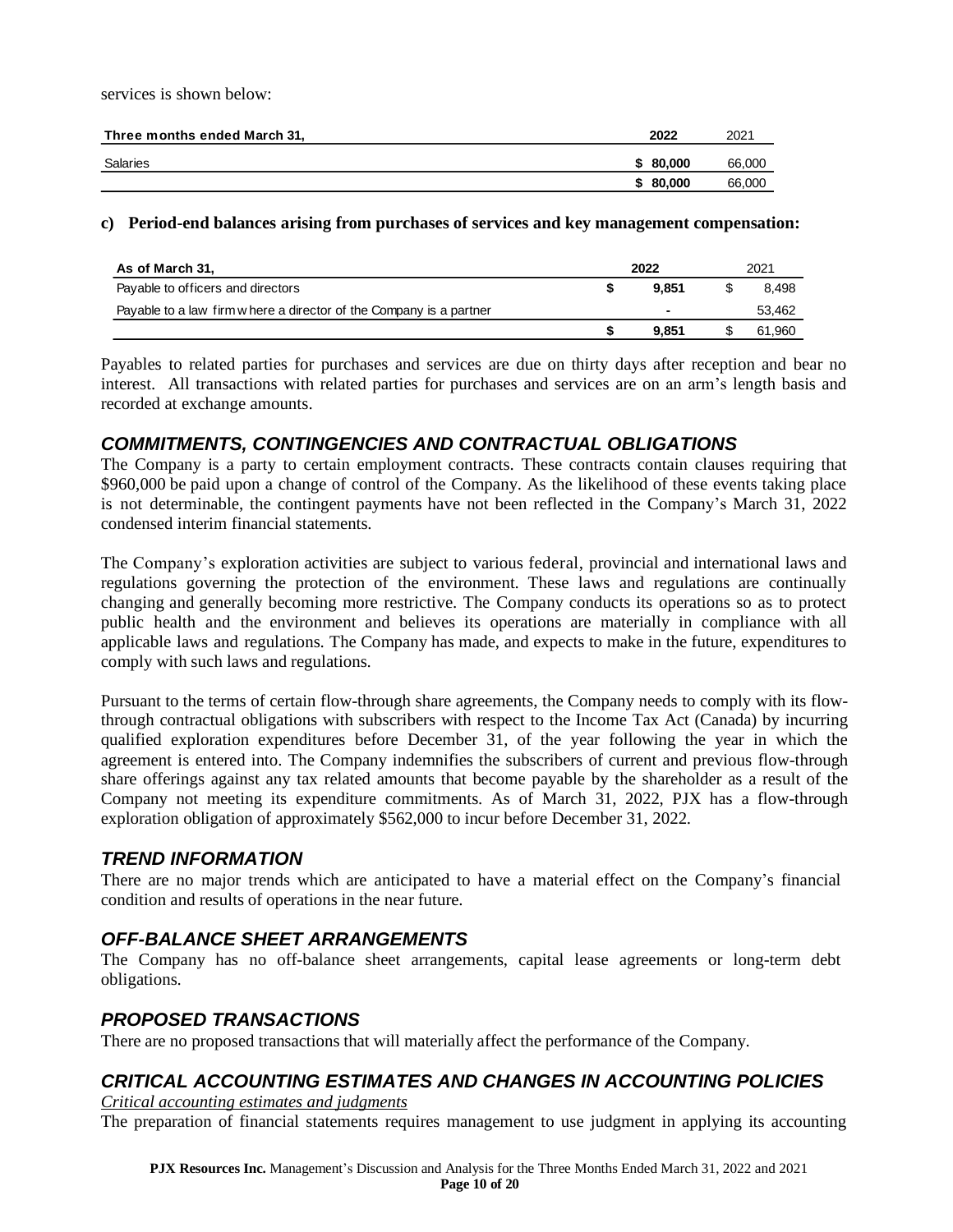policies and estimates and assumptions about the future. Estimates and other judgments are continuously evaluated and are based on management's experience and other factors, including expectations about future events that are believed to be reasonable under the circumstances. The following discusses the most significant accounting judgments and estimates that the Company has made in the preparation of the condensed interim financial statements:

- The inputs used in accounting for share-based payment transactions in profit or loss. PJX estimates the value of stock-based compensation granted using the Black-Scholes valuation method. Several assumptions including volatility, risk-free interest rate and expected option life are significant assumptions used in determining the values of incentive stock options ("options").
- The assumptions used for determining the amount of deferred income tax assets, liabilities, expense and recovery, including the income tax rate to be used and recoverability of deferred tax assets involve critical judgement and estimates.
- The Company is subject to income, value added, withholding and other taxes. Significant judgment is required in determining the Company's provisions for taxes. There are many transactions and calculations for which the ultimate tax determination is uncertain during the ordinary course of business. The Company recognizes liabilities for anticipated tax audit issues based on estimates of whether additional taxes will be due. The determination of the Company's income, value added, withholding and other tax liabilities requires interpretation of complex laws and regulations. The Company's interpretation of taxation law as applied to transactions and activities may not coincide with the interpretation of the tax authorities. All tax related filings are subject to government audit and potential reassessment subsequent to the financial statement reporting period. Where the final tax outcome of these matters is different from the amounts that were initially recorded, such differences will impact the tax related accruals and deferred income tax provisions in the period in which such determination is made.
- The inputs used in accounting for share purchase warrants transactions in the statement of financial positions. PJX estimates the warrants issued using a standard valuation method. Several assumptions including volatility, risk-free interest rate and expected warrant life are significant assumptions used in determining the values of warrants.
- The assumptions under which the Company established an obligation to incur restoration, rehabilitation and environmental costs as they may arise when environmental disturbance is caused by exploration programs the Company might run. The estimation of future amounts to be incurred and discount rates using a pre-tax rate that reflect the time value of money are used to calculate the net present value. See also "Commitments, Contingencies and Contractual Obligations."

### *Changes in accounting policies:*

During the period ended March 31, 2022, the Company adopted a number of amendments and improvements of existing standards. These included amendments to IFRS 9 and IFRS 16. These new standards and changes did not have any material impact on the Company's condensed interim financial statements.

### Future accounting changes:

Certain pronouncements were issued by the International Accounting Standards Board ("IASB") or the International Financial Reporting Interpretations Committee ("IFRIC") that are mandatory for accounting periods commencing on or after January 1, 2022. Many are not applicable or do not have a significant impact to the Company and have been excluded.

IAS 1 – Presentation of Financial Statements ("IAS 1") was amended in January 2020 to provide a more general approach to the classification of liabilities under IAS 1 based on the contractual arrangements in place at the reporting date. The amendments clarify that the classification of liabilities as current or noncurrent is based solely on a company's right to defer settlement at the reporting date. The right needs to be unconditional and must have substance. The amendments also clarify that the transfer of a company's own equity instruments is regarded as settlement of a liability, unless it results from the exercise of a conversion option meeting the definition of an equity instrument. The amendments are effective for annual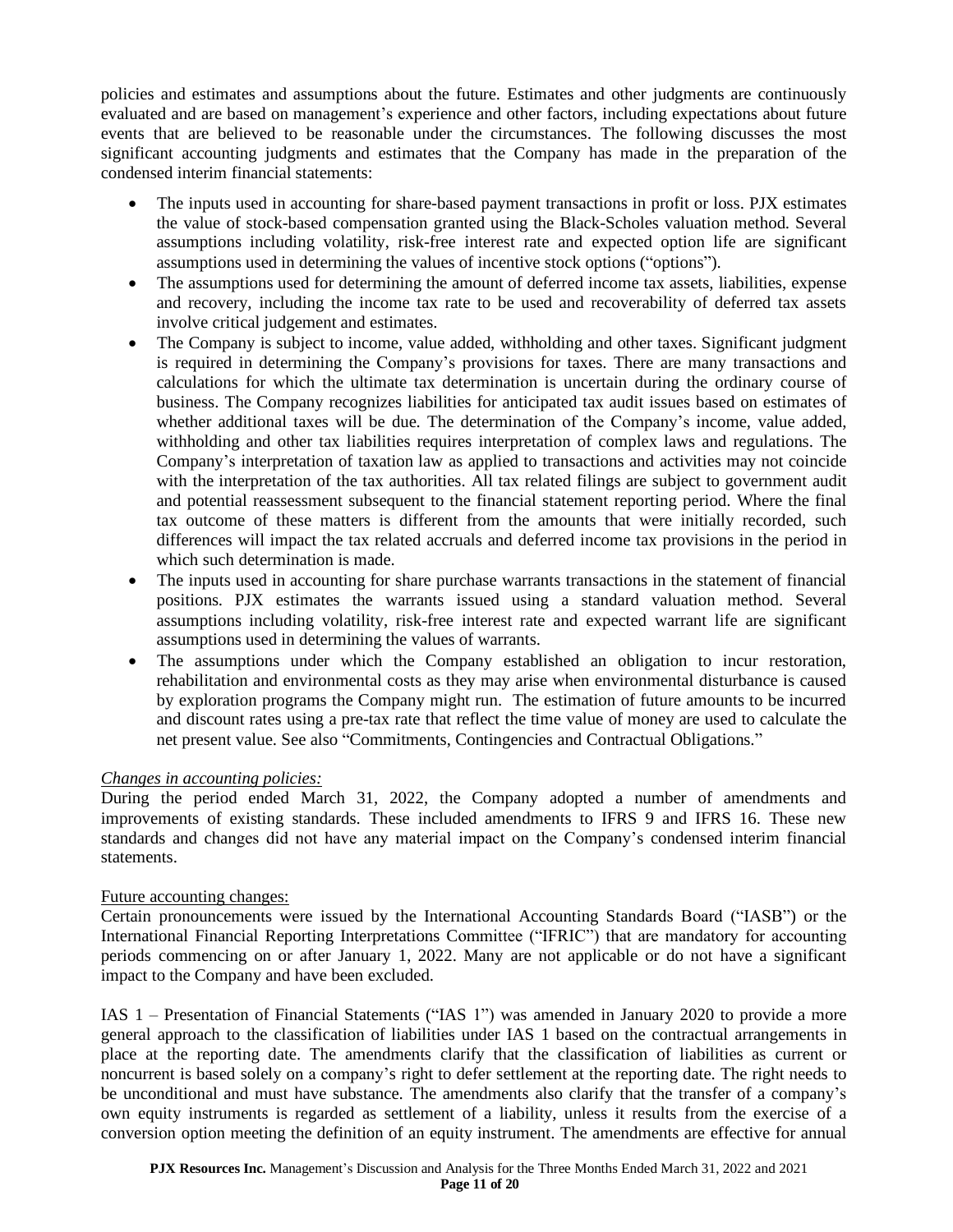periods beginning on January 1, 2023.

IAS 37 – Provisions, Contingent Liabilities, and Contingent Assets ("IAS 37") was amended. The amendments clarify that when assessing if a contract is onerous, the cost of fulfilling the contract includes all costs that relate directly to the contract  $-$  i.e. a full-cost approach. Such costs include both the incremental costs of the contract (i.e. costs a company would avoid if it did not have the contract) and an allocation of other direct costs incurred on activities required to fulfill the contract  $-$  e.g. contract management and supervision, or depreciation of equipment used in fulfilling the contract. The amendments are effective for annual periods beginning on January 1, 2022.

The Company is currently evaluating the impact of these amendments on its financial statements.

### *FINANCIAL INSTRUMENTS AND OTHER INSTRUMENTS*

The Company's financial instruments include cash and cash equivalents, accounts receivable, deposits and advances, accounts payable and accrued liabilities. Cash and cash equivalents are measured at amortized cost. Account receivables is classified as loans and receivables, which are measured at amortized cost. Accounts payable, accrued liabilities are classified as other financial liabilities, which are measured at amortized cost. It is management's opinion that the Company is not exposed to significant interest, currency or credit risks arising from its financial instruments and that their fair values approximate their carrying value unless otherwise noted.

#### *Fair Value*

Fair value estimates are made at the balance sheet date based on relevant market information and information about the financial instrument. These estimates are subjective in nature and involve uncertainties in significant matters of judgment and therefore cannot be determined with precision. Changes in assumptions could significantly affect these estimates.

The book values of the cash, other receivables, other financial assets, and accounts payable and accrued liabilities, approximate their respective fair values due to the short-term nature of these instruments. A summary of the Company's risk exposures as it relates to financial instruments are reflected below:

### **Financial risk**

The Company's activities expose it to a variety of financial risks: credit risk, liquidity risk, and market risk (including interest rate and commodity and equity price risk). Risk management is carried out by the Company's management team with guidance from the Board of Directors.

#### Credit risk

Credit risk is the risk of loss associated with a counterparty's inability to fulfill its payment obligations. The Company's credit risk is primarily attributable to cash, deposits and tax credits receivables from the BC provincial government. Cash is held with reputable Canadian chartered banks, from which management believes the risk of loss to be minimal. Deposits are held with the British Columbia Ministry of Energy and Mines, from which management believes that the credit risk is minimal. Credit risk related to the BC refundable tax credits is also assessed to be minimal.

#### Liquidity risk

The Company's approach to managing liquidity risk is to ensure that it will have sufficient liquidity to meet liabilities when due. At March 31, 2022, the Company had a cash balance of \$2,388,372 (December 31, 2021: \$2,637,608) to settle current liabilities of \$163,525 which includes a non-cash flow through premium liability of \$64,933 (December 31, 2021: \$77,916). All of the Company's financial liabilities have contractual maturities of less than 30 days and are subject to normal trade terms.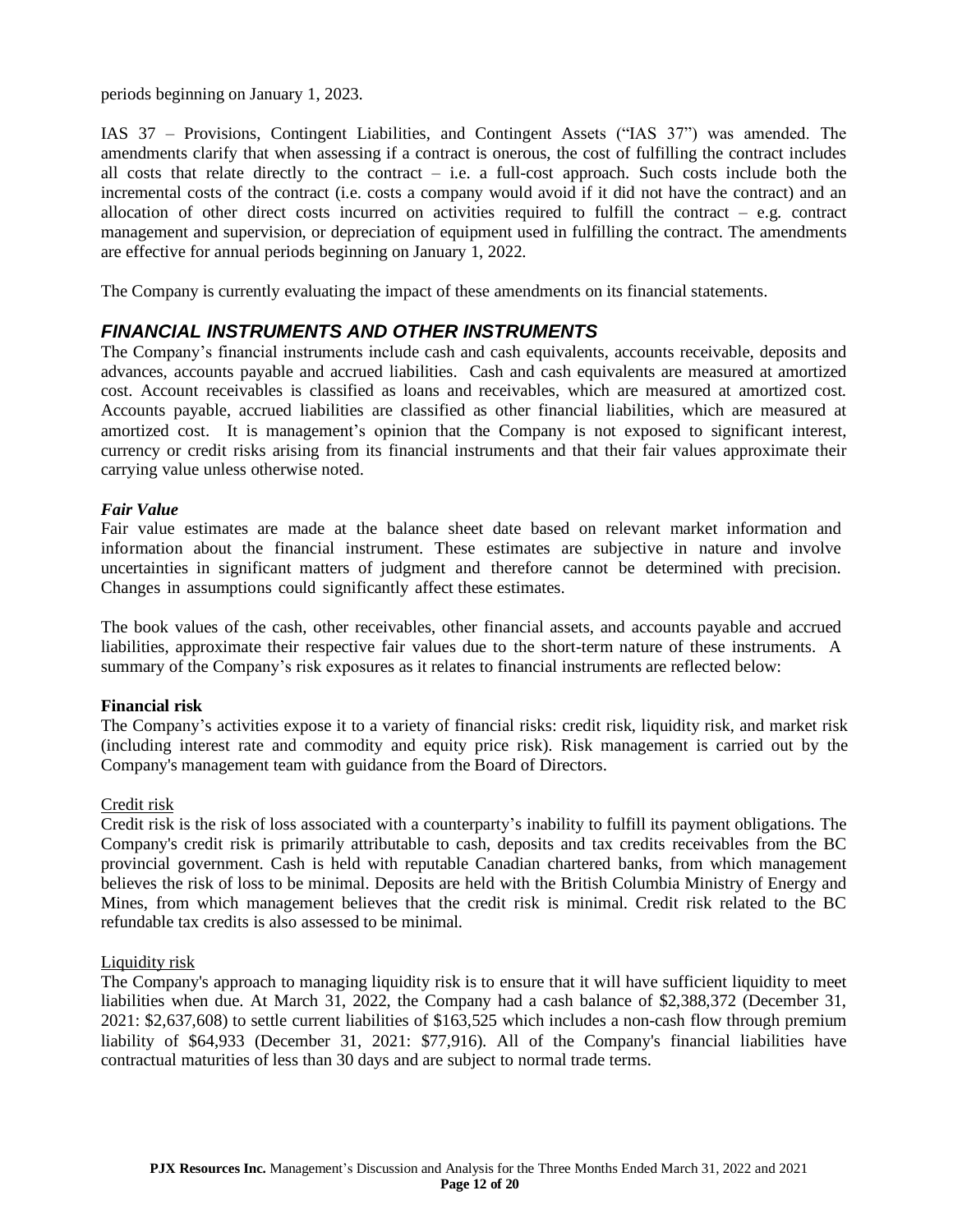### Market risk

### *Interest rate risk*

The Company's current policy is to invest excess cash in interest bearing accounts at major Canadian chartered banks. The Company periodically monitors its cash management policy. As at March 31, 2022, the Company did not have any amounts invested in interest bearing accounts.

#### *Sensitivity analysis*

As of March 31, 2022, both the carrying and fair value amounts of the Company's financial instruments are the same. Based on Management's knowledge and experience of the financial markets, the Company believes that is "reasonably possible" that commodity price fluctuation could adversely affect the Company. In particular, the Company's future profitability and viability of development depends upon the world market price of mineral commodities. As of March 31, 2022, the Company was not in the production phase. As a result, commodity price risk may affect the completion of future equity transactions such as equity offerings and the exercise of stock options. This may also affect the Company's liquidity and its ability to meet its ongoing obligations.

### *Capital Management*

When managing capital, the Company's objective is to ensure the entity continues as a going concern as well as to maintain optimal returns to shareholders and benefits for other stakeholders. Management adjusts the capital structure as necessary in order to support the acquisition, exploration and development of its exploration properties. The Board of Directors does not establish quantitative return on capital criteria for management, but rather relies on the expertise of the Company's management to sustain future development of the business.

Management reviews its capital management approach on an ongoing basis and believes that this approach, given the relative size of the Company, is reasonable. There were no changes in the Company's approach to capital management during the periods ended March 31, 2022 and 2021. The Company is not subject to externally imposed capital requirements.

The Company is not subject to any capital requirements imposed by a lending institution or regulatory body, other than of the TSX Venture Exchange ("TSXV") which requires adequate working capital or financial resources of the greater of (i) \$50,000 and (ii) an amount required in order to maintain operations and cover general and administrative expenses for a period of 6 months. As of March 31, 2022, the Company believes it is compliant with the Policies of the TSXV.

## *DISCLOSURE CONTROLS AND PROCEDURES*

Management has established processes, which are in place to provide them sufficient knowledge to support management representations that they have exercised reasonable diligence that (i) the financial statements do not contain any untrue statement of material fact or omit to state a material fact required to be stated or that is necessary to make a statement not misleading in light of the circumstances under which it is made, as of the date of and for the periods presented by the financial statements, and (ii) the financial statements fairly present in all material respects the financial condition, results of operations and cash flows of the Company, as of the date of and for the periods presented by the financial statements.

In contrast to the certificate required under Multilateral Instrument 52-109 Certification of Disclosure in Issuers' Annual and Interim Filings (MI 52-109), the Company utilizes the Venture Issuer Basic Certificate, which does not include representations relating to the establishment and maintenance of disclosure controls and procedures (DC&P) and internal control over financial reporting (ICFR), as defined in MI 52-109. In particular, the certifying officers filing the Certificate are not making any representations relating to the establishment and maintenance of:

(i) Controls and other procedures designed to provide reasonable assurance that information required to be disclosed by the issuer in its annual filings, interim filings or other reports filed or submitted under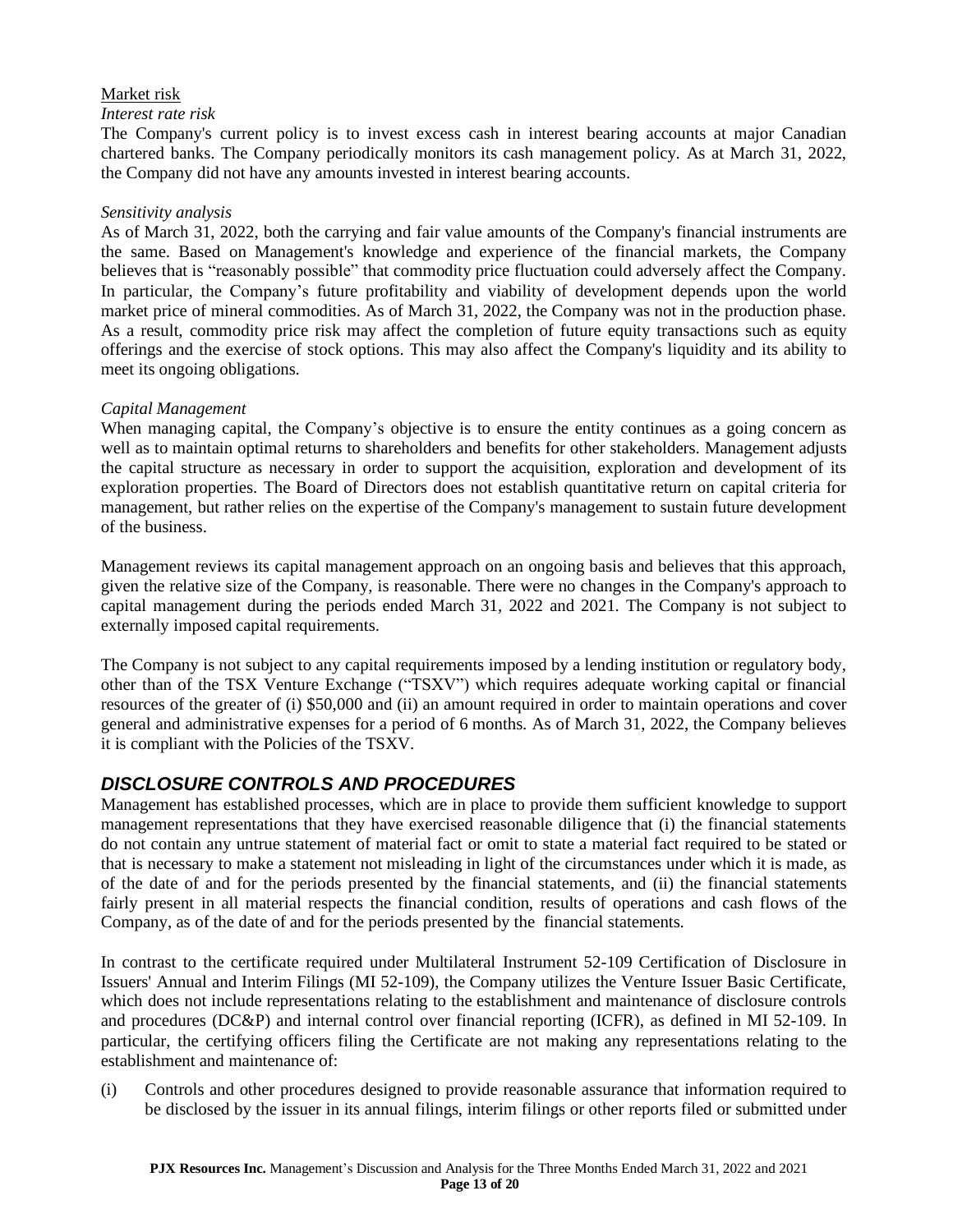securities legislation is recorded, processed, summarized and reported within the time periods specified in securities legislation; and

(ii) A process to provide reasonable assurance regarding the reliability of financial reporting and the preparation of financial statements for external purposes in accordance with the issuer's GAAP. The Company's certifying officers are responsible for ensuring that processes are in place to provide them with sufficient knowledge to support the representations they are making in this certificate.

Investors should be aware that inherent limitations on the ability of certifying officers of a venture issuer to design and implement on a cost-effective basis DC&P and ICFR as defined in MI 52-109 may result in additional risks to the quality, reliability, transparency and timeliness of interim and annual filings and other reports provided under securities legislation.

# *RISKS AND UNCERTAINTIES*

Exploration is the Research & Development foundation of the Minerals and Metals Industry. The mineral claims to which the Company has a right to acquire an interest or owns are in the exploration stages and are without a known body of commercial ore. The Company does not hold any interest in a mining property in production and is focused on exploration to make new discoveries with the potential to be brought into production. The Company continues to assess new properties and seek to acquire an interest in additional properties if it feels there is sufficient geologic or economic potential and if it has adequate financial resources to do so. Development of the mineral properties would follow only if favorable results are determined at each stage of assessment.

PJX's business of exploring mineral resources involves a variety of operational, financial and regulatory risks that are typical in the natural resource industry. The Company attempts to mitigate these risks and minimize their effect on its financial performance, but there is no assurance that the Company will be successful in achieving a return on shareholders' investment and the likelihood of success must be considered given its early stage of operations. The risks and uncertainties described in this section are not inclusive of all the risks and uncertainties to which the Company may be subject.

### *Liquidity and Capital Markets Risks*

Global economic and other factors impact markets. The Company anticipates future expenditures will require additional infusions of capital; there can be no assurance that such financing will be available or, if available, will be on reasonable terms depending on market and other factors beyond the control of the Company. If financing is obtained by issuing common shares from treasury, control of the Resulting Issuer may change and investors may suffer additional dilution. Furthermore, if financing is not available, lease expiry dates, work commitments, rental payments or option payments, if any, may not be satisfied and could result in a loss of shareholder investment.

### *Dependence on Management*

The Company is very dependent upon the personal efforts and commitment of its existing management. To the extent that management's services would be unavailable for any reason, a disruption to the operations of the Company could result, and other persons would be required to manage and operate the Company.

### *Regulatory / Political Risk*

The Company's exploration properties are located in British Columbia, Canada. The Company requires permits from various government authorities and, depending on the stage of development, such operations may be governed by laws, regulations or responsibilities relating to prospecting, development, mining, production, exports, taxes, labour standards, occupational health, waste disposal, toxic substances, land use, environment, First Nations consultation and other matters. The Company works with all interested parties on an on-going basis to comply with all applicable material laws and regulations and address the interests of communities where it operates. There can be no assurance, however, that all permits which the Company may require for its operations and exploration activities will be obtainable on reasonable terms or on a timely basis or that laws, regulations, or actions would not have an adverse effect on any exploration or mining project which the Company might undertake.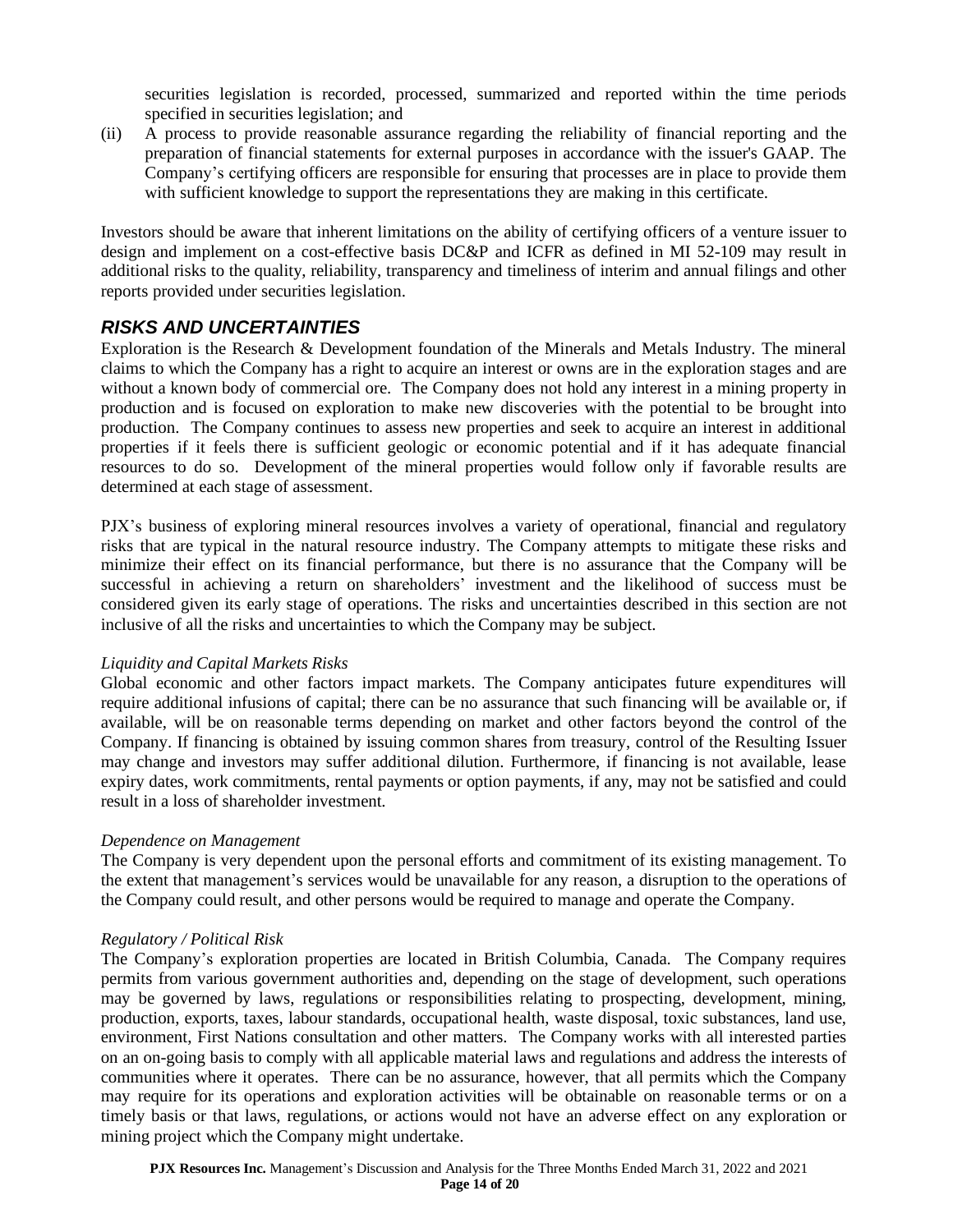### *Indigenous Rights and Other Title Risks*

Although the Company has exercised due diligence with respect to determining title to properties in which it has a material interest, and government records support PJX's title, there is no guarantee that title to such properties will not be challenged or impugned. The Company's mineral property interest may be challenged by prior unregistered agreements, or transfers, or conflicting claims; or indigenous claims, and title may be affected by undetected defects.

### *Land Use and Ecosystem Impacts Risks*

Although the Company has exercised due diligence with respect to determining land use and ecosystem impacts on its properties and government permits support PJX's regulatory compliance, there is no guarantee that existing regulations applicable to such properties will not be challenged or impugned. The Company works with the regulatory authorities to provide comment and stakeholder input in effort to ensure the Company protects its properties in conjunction with adhering to best practices in regards to land use and ecosystem impacts.

#### *Climate Change Risks*

The Company's operations are sometimes subject to seasonal forest fire impacts and potential impacts with respect to water access for exploration purposes. Such operations are governed by laws, regulations or responsibilities as determined by governmental authorities. The Company works with interested parties on an on-going basis to comply with all applicable material laws and regulations and address the interests of communities where it operates. There can be no assurance, however, that the Company may continue operations and exploration activities on a timely basis or that laws, regulations, or actions would not have an adverse effect on any exploration or mining project which the Company might undertake.

#### *Metal Prices*

The mining industry, in general, is intensely competitive and there is no assurance that a profitable market will exist for the sale of metals produced even if commercial quantities of precious and/or base metals are discovered. Factors beyond the control of the Company may affect the marketability of metals discovered. Pricing is affected by numerous factors beyond the Company's control, such as international economic and political trends, global or regional consumption and demand patterns, increased production and smelter availability. There is no assurance that the price of metals recovered from any mineral deposit will be such that they can be mined at a profit.

#### *Shareholder Dilution*

The Company's constating documents permit the issuance of an unlimited number of common shares and a limited number of preferred shares issuable in series on such terms as the Directors determine without the approval of shareholders, who have no pre-emptive rights in connection with such issuances. In addition, the Company is required to issue common shares upon the conversion of its outstanding share purchase warrants and options in accordance with their terms. Accordingly, holders of common shares may suffer dilution.

### *COVID-19 Risk*

While most COVID-19 restrictions have been lifted in British Columbia, management believes COVID-19 may continue to have effects related to disruptions of workforces, economies, and financial markets globally. This potentially increases the risk of labour force disruption (including the supply of contract labour, equipment or site access) for PJX. Labour force disruption could also affect the provision of services to the Company such as delays in the receipt of laboratory results or provision of supplies. In addition, COVID-19 has the potential to spread rapidly and place the Company's workforce at risk. The Company follows WorkSafeBC BC and Provincial Health Office of British Columbia guidelines to protect its workforce and its operations from the risks and potential adverse impacts of the pandemic.

It is not possible for the Company to predict the duration or magnitude of the adverse results of the outbreak and its effects on the Company's business or ability to raise funds. The Company continues to actively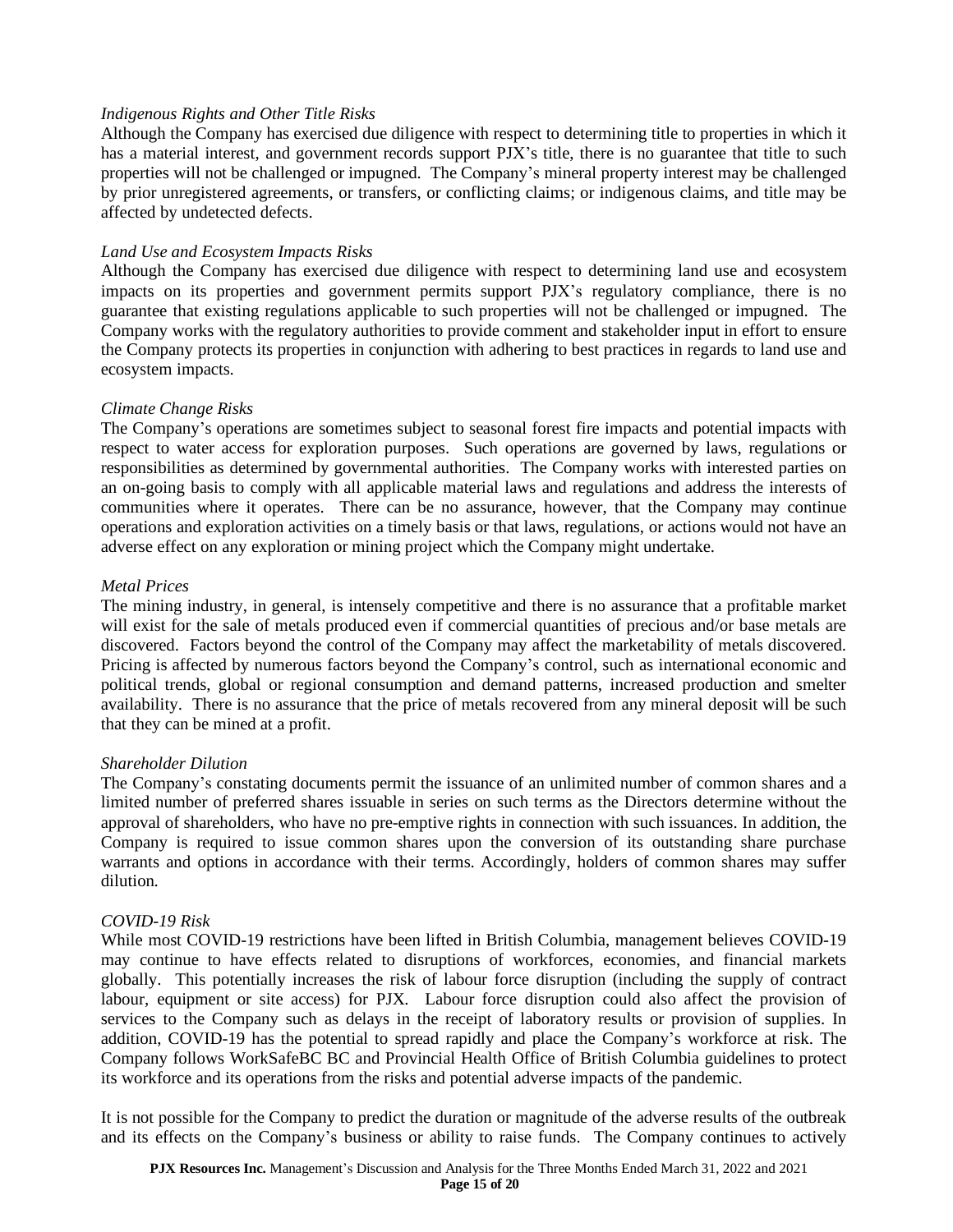monitor the situation and may take additional measures, if and to the extent warranted, as matters develop. There can be no assurance, however, that such steps and measures will be sufficient to fully mitigate all such risks and potential adverse impacts.

# *OUTSTANDING SHARE DATA*

The following schedules reconcile shares, options and warrants issued since the last fiscal year end, on a fully diluted basis, as of the date of this report:

| Total shares issued at March 31, 2021 and date of this report | 133.216.488 |
|---------------------------------------------------------------|-------------|
| Warrants outstanding at the date of this report               | 42.365.611  |
| Options outstanding at the date of this report                | 9,462,500   |
| Fully diluted number of shares at the date of this report     | 185,044,599 |

### **Warrants:**

As part of the financing announced on December, 2020, the Company issued 649,733 compensation warrants valued at \$30,799. Each warrant entitles the holder to purchase one common share of the Company at a price of \$0.25 per share for 36 months.

As the proceeds received by the Company on October 6, 2020, for a flow-through and non-flow through unit at the time of the transaction were different, a premium on flow-through shares of \$62,000 was recorded. The premium has been deducted from capital and a flow-through premium liability for the same amount was recorded. The premium is subsequently amortized as the flow-through funds are utilized in qualified exploration programs.

As part of the financing announced on October 6, 2020, the Company issued 301,120 compensation warrants valued at \$16,911. Each warrant entitles the holder to purchase one common share of the Company at a price of \$0.20 per share for 24 months.

On May 3, 2021, the Company announced that it has extended the term of 12,296,276 share purchase warrants. The Warrants were issued pursuant to a private placement announced on May 1, 2018 and accepted for filing by the TSX Venture Exchange on May 17, 2018. The Warrants were due to expire on May 15, 2021, and are exercisable at \$0.25 per share. The new expiration date of the Warrants is May 15, 2022. All other terms of the warrants, including the exercise price remain unchanged.

On August 29, 2021, 6,833,284 warrants valued at \$332,611, exercisable at \$0.25 expired unexercised.

On November 22, 2021, the Company announced it has extended the term of 4,574,131 share purchase warrants. The Warrants were issued pursuant to a private placement announced on December 17, 2018, and accepted for filing by the TSX Venture Exchange on December 19, 2018. The Warrants were due to expire on December 17, 2021, and are exercisable at \$0.30 per share. The new expiration date of the Warrants is December 17, 2022. All other terms of the warrants, including the exercise price remain unchanged.

Subsequent to March 31, 2022, a total of 12,296,276 warrants expiring on May 15, 2022 and exercisable at \$0.25 were extended by an additional year to May 15, 2023. All other terms of the warrants remain unchanged.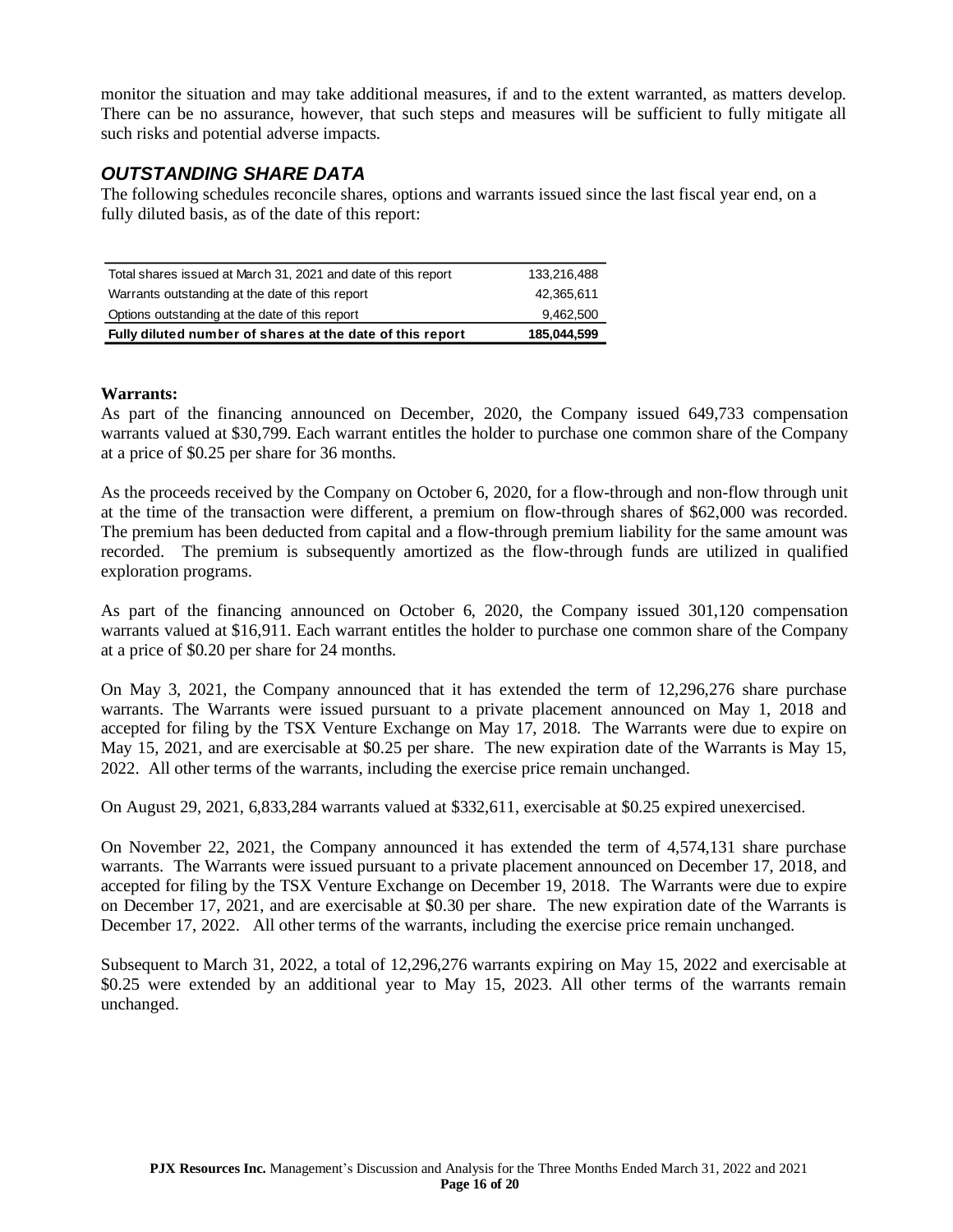The following schedule describes the warrants outstanding at the date of this report:

|                                    | Number of  | <b>Exercise</b> |                 |
|------------------------------------|------------|-----------------|-----------------|
| <b>Expiry Date</b>                 | Warrants   | price           | Value           |
| May 15, 2023**                     | 12,296,276 | 0.25            | 537,320         |
| October 5, 2022                    | 9,350,400  | 0.20            | 332,443         |
| October 5, 2022                    | 301,120    | 0.20            | 16.911          |
| December 5, 2022                   | 5,802,157  | 0.25            | 249.241         |
| December 5, 2022                   | 649,733    | 0.25            | 30,799          |
| December 17, 2022 *                | 4,574,131  | 0.30            | 241,972         |
| December 20, 2023                  | 9,391,794  | 0.25            | 387,478         |
| Balance at the date of this report | 42.365.611 | 0.24<br>S       | 1.796.164<br>S. |

\* Exercisable at \$0.25 until December 17, 2020 and at \$0.30 from then until December 17, 2021, and subsequently extended to December 17, 2022.

\*\* Warrants originally expiring on May 15, 2021 and extended to May 15, 2023.

#### **Share based compensation:**

The Company has a stock option plan (the "Plan") to provide incentive for the directors, officers, employees, consultants and service providers of the Company. The maximum number of shares which may be set aside for issuance under the Plan is 10% of the outstanding common shares.

On August 11, 2020, the Company granted an aggregate of 2,792,500 options to employees, officers, directors and consultants of the Company, pursuant to the Company's Plan, at an exercise price of \$0.20 per share. Out of the options granted, 2,632,500 were fully vested on granting and 160,000 vest every quarter over a period of 1 year, with the first quarter vesting three months after granting. All options granted are exercisable until August 11, 2025. The fair value of each option was estimated on the date of the grant using the Black-Scholes option pricing model, with the following assumptions: share price of \$0.14, expected dividend yield of 0%, expected volatility of 109%; risk-free interest rate of 0.38%; and an expected average life of 5 years. The fair value of all these options was estimated at \$289,233 of which \$280,122 were amortized during fiscal 2020 and the remaining balance of \$9,111 was vested during the year ended December 31, 2021.

On September 13, 2021, the Company granted an aggregate of 2,685,000 incentive stock options to employees, officers, directors and consultants of the Company, pursuant to the Company's Plan, at an exercise price of \$0.20 per share. Out of the options granted, 2,645,000 were fully vested on granting and 40,000 vest every quarter over a period of 1 year, with the first quarter vesting three months after granting. All options granted are exercisable until September 12, 2026. The fair value of each option was estimated on the date of the grant using the Black-Scholes option pricing model, with the following assumptions: share price of \$0.17, expected dividend yield of 0%, expected volatility of 106%; risk-free interest rate of 0.82%; and an expected average life of 5 years. The fair value of all these options was estimated at \$342,315 of which \$338,683 has been vested as of December 31, 2021.

On July 20, 2020, 1,380,000 options exercisable at \$0.19, expired unexercised.

During Fiscal 2021, 1,150,000 options with a weighted average exercise price of \$0.23 were cancelled and 2,885,000 options with an exercise price of \$0.20 expired on November 17, 2021.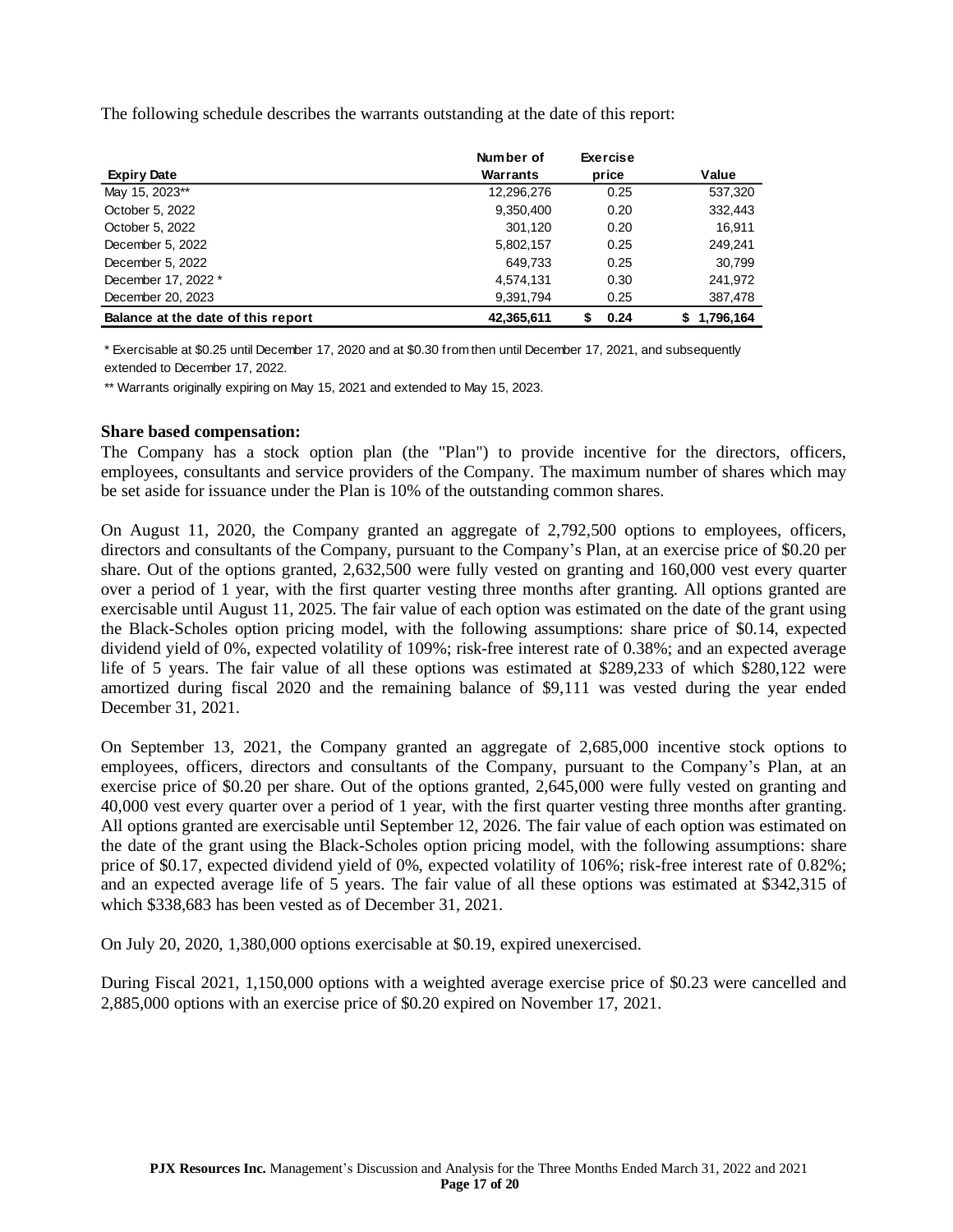The following schedule describes the outstanding options as of the date of this report:

| <b>Expiry Date</b>                 | Exercise<br>price | Life remaining<br>in years | <b>Number</b><br>outstanding | <b>Number</b><br>vested |
|------------------------------------|-------------------|----------------------------|------------------------------|-------------------------|
|                                    |                   |                            |                              |                         |
| August 19, 2023                    | \$0.25            | 1.26                       | 1,675,000                    | 1,675,000               |
| January 3, 2024                    | \$0.25            | 1.64                       | 2.610.000                    | 2,610,000               |
| August 11, 2025                    | \$0.20            | 3.24                       | 2.492.500                    | 2.492.500               |
| September 12, 2026                 | \$0.20            | 4.95                       | 2,685,000                    | 2,677,204               |
| Balance at the date of this report | \$0.22            | 1.53                       | 9,462,500                    | 9,454,704               |

# *QUALIFIED PERSON*

The above scientific and technical information has been prepared or reviewed by John Keating, P.Geo., President and Chief Executive Officer of the Company. Mr. Keating also supervises all work associated with the Company's exploration programs and is a "qualified person" within the meaning of National Instrument 43-101.

## **SUBSEQUENT EVENTS**

Subsequent to March 31, 2022, a total of 12,296,276 warrants expiring on May 15, 2022 and exercisable at \$0.25 were extended by an additional year to May 15, 2023. All other terms of the warrants remain unchanged.